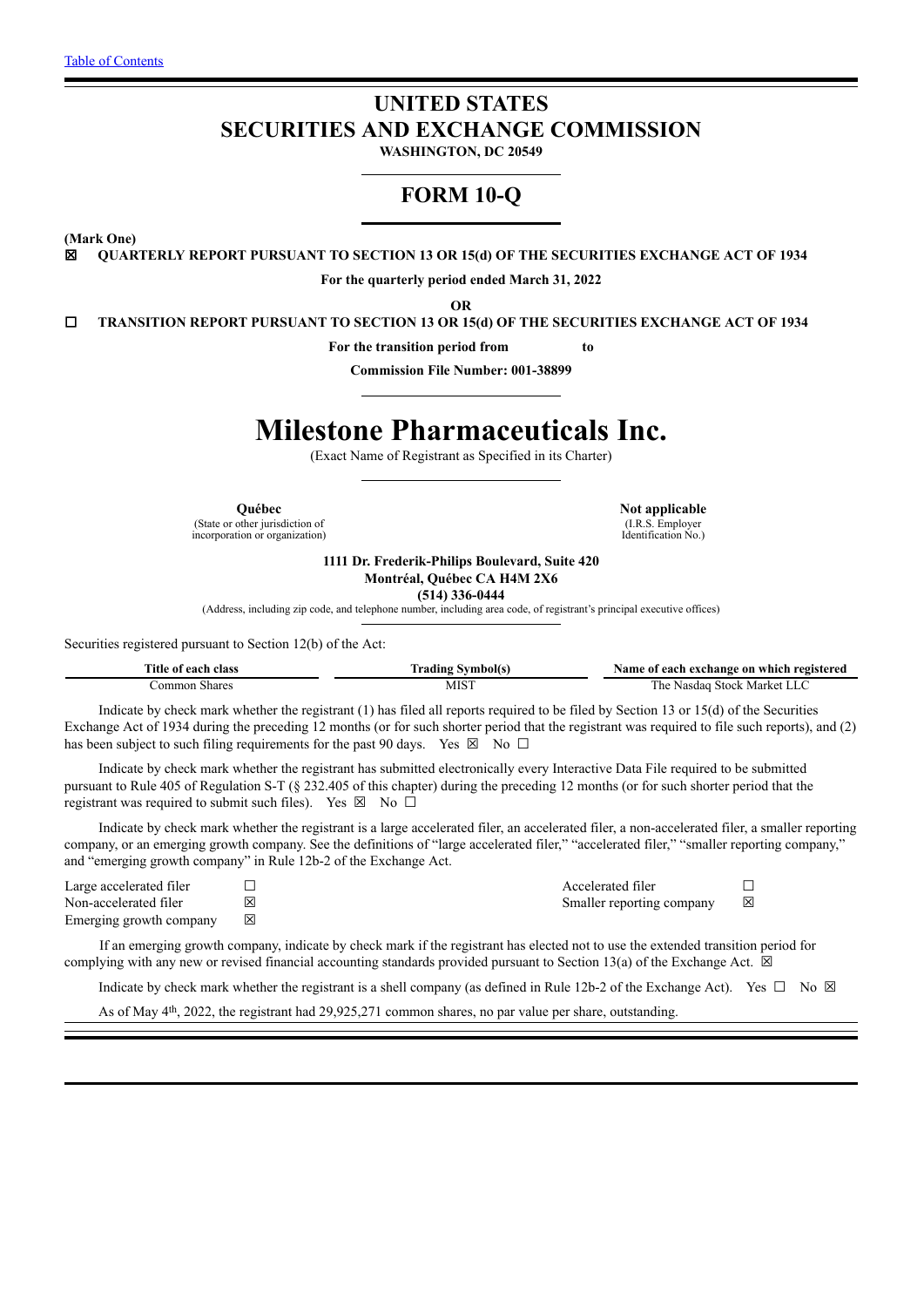# **Table of Contents**

<span id="page-1-0"></span>

|           | <b>SPECIAL NOTE REGARDING FORWARD-LOOKING STATEMENTS</b>                                     | Page |
|-----------|----------------------------------------------------------------------------------------------|------|
|           | <b>PART I. FINANCIAL INFORMATION</b>                                                         | 3    |
| Item 1.   | <b>Financial Statements (Unaudited)</b>                                                      | 3    |
|           | <b>Condensed Consolidated Balance Sheets</b>                                                 | 3    |
|           | <b>Condensed Consolidated Statements of Loss</b>                                             | 4    |
|           | <b>Condensed Consolidated Statements of Shareholders' Equity</b>                             | 5    |
|           | <b>Condensed Consolidated Statements of Cash Flows</b>                                       | 6    |
|           | <b>Notes to Unaudited Condensed Consolidated Financial Statements</b>                        | 7    |
| Item $2.$ | <u>Management's Discussion and Analysis of Financial Condition and Results of Operations</u> | 13   |
| Item $3.$ | <b>Quantitative and Qualitative Disclosures About Market Risk</b>                            | 23   |
| Item 4.   | <b>Controls and Procedures</b>                                                               | 24   |
|           | <b>PART II. OTHER INFORMATION</b>                                                            | 25   |
| Item 1.   | <b>Legal Proceedings</b>                                                                     | 25   |
|           | Item 1A. Risk Factors                                                                        | 25   |
| Item $2.$ | Unregistered Sales of Equity Securities and Use of Proceeds                                  | 25   |
| Item 3.   | <b>Defaults Upon Senior Securities</b>                                                       | 25   |
| Item 4.   | <b>Mine Safety Disclosures</b>                                                               | 25   |
| Item 5.   | <b>Other Information</b>                                                                     | 25   |
| Item 6.   | <b>Exhibits</b>                                                                              | 26   |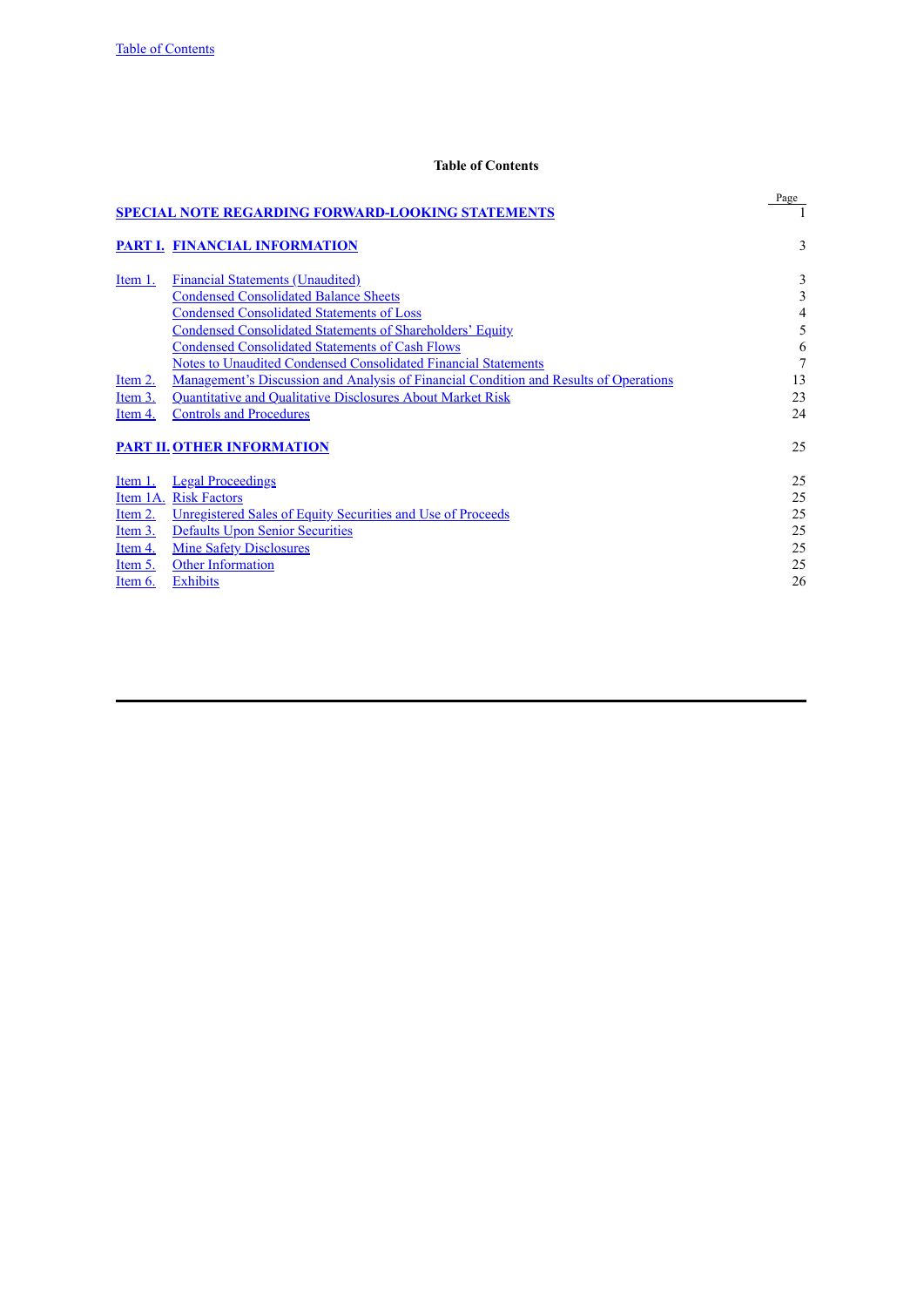"Milestone Pharmaceuticals" and the Milestone logo appearing in this Quarterly Report on Form 10-Q are unregistered trademarks of Milestone Pharmaceuticals Inc. All other trademarks, trade names and service marks appearing in this Quarterly Report on Form 10-Q are the property of their respective owners. Solely for convenience, the trademarks and trade names in this Quarterly Report on Form 10-Q may be referred to without the ® and ™ symbols, but such references should not be construed as any indicator that their respective owners will not assert their rights thereto.

This Quarterly Report on Form 10-Q contains references to United States dollars and Canadian dollars. All dollar amounts referenced, unless otherwise indicated, are expressed in United States dollars. References to "\$" are to United States dollars and references to "C\$" are to Canadian dollars.

#### <span id="page-2-0"></span>**SPECIAL NOTE REGARDING FORWARD-LOOKING STATEMENTS**

This Quarterly Report on Form 10-Q contains forward-looking statements about us and our industry that involve substantial risks and uncertainties. All statements other than statements of historical facts contained in this Quarterly Report on Form 10-Q, including statements regarding our strategy, future financial condition, future operations, projected costs, prospects, plans, objectives of management and expected market growth, are forward-looking statements. In some cases, you can identify forward-looking statements by terminology such as "aim," "anticipate," "assume," "believe," "contemplate," "continue," "could," "design," "due," "estimate," "expect," "goal," "intend," "may," "objective," "plan," "predict," "positioned," "potential," "seek," "should," "target," "will," "would" and other similar expressions that are predictions of or indicate future events and future trends, or the negative of these terms or other comparable terminology.

We have based these forward-looking statements largely on our current expectations and projections about future events and financial trends that we believe may affect our financial condition, results of operations, business strategy and financial needs. These forward-looking statements are subject to a number of known and unknown risks, uncertainties and assumptions, including risks described in the section titled "Risk Factors" and elsewhere in this Quarterly Report on Form 10-Q, regarding, among other things:

- the initiation, timing, progress and results of our current and future clinical trials of etripamil, including our Phase 3 clinical trials of etripamil for the treatment of paroxysmal supraventricular tachycardia, our Phase 2 clinical trial of etripamil for the treatment of atrial fibrillation with rapid ventricular rate, and of our research and development programs;
- uncertain impacts that the COVID-19 pandemic may have on our business, strategy, clinical trial progress and research and development efforts;
- our plans to develop and commercialize etripamil and any future product candidates;
- our estimates regarding expenses, future revenue, capital requirements and needs for additional financing;
- our ability to develop and, if approved by regulatory authorities, commercialize etripamil in China and Taiwan through our license agreement with Ji Xing Pharmaceuticals;
- our ability to establish collaborations or obtain additional funding;
- our ability to obtain regulatory approval of our current and future product candidates;
- our expectations regarding the potential market size and the rate and degree of market acceptance of etripamil and any future product candidates;
- our ability to fund our working capital requirements and expectations regarding the sufficiency of our capital resources;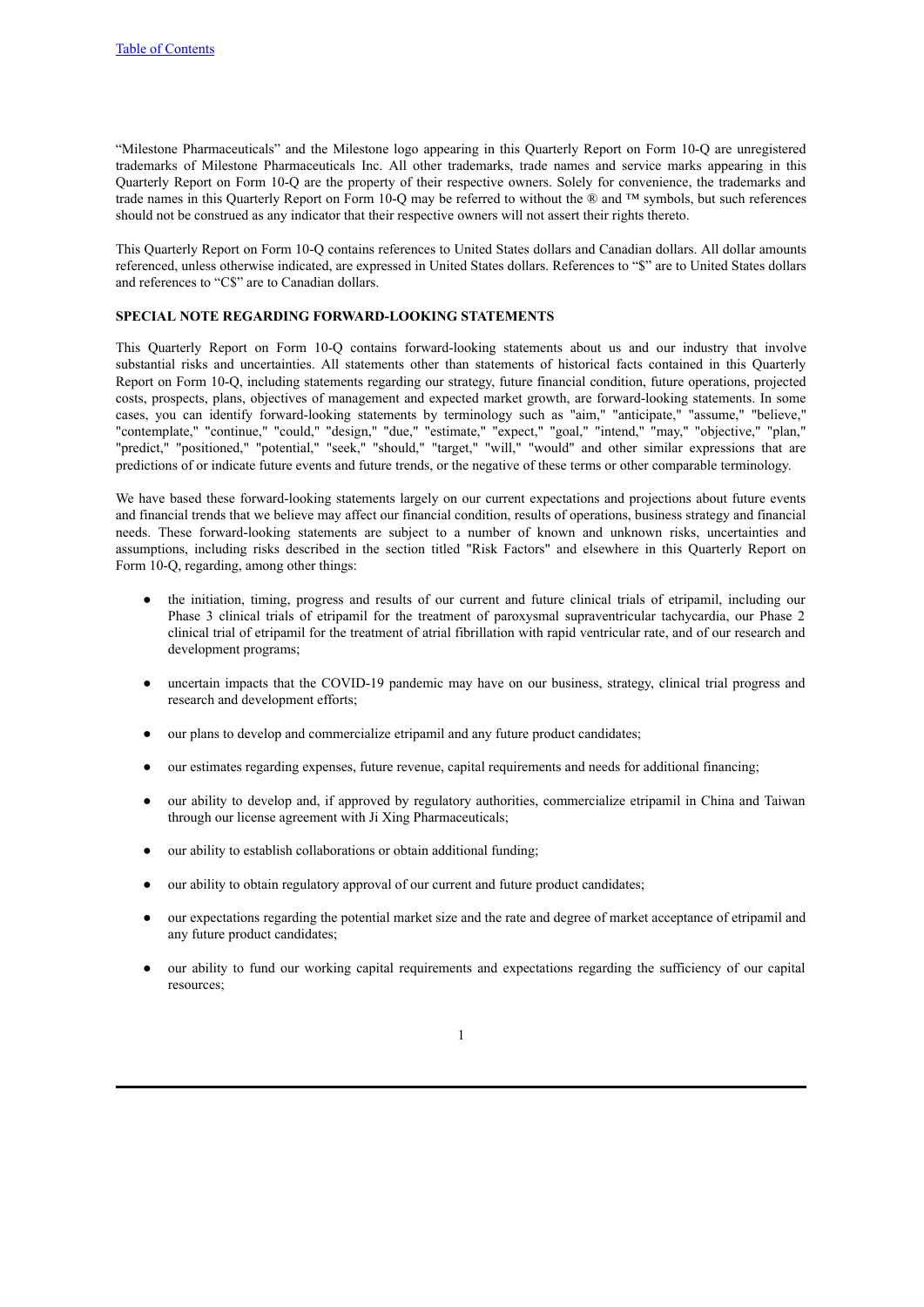- the implementation of our business model and strategic plans for our business, etripamil and any future product candidates;
- our intellectual property position and the duration of our patent rights;
- developments or disputes concerning our intellectual property or other proprietary rights;
- our expectations regarding government and third-party payer coverage and reimbursement;
- our ability to compete in the markets we serve;
- the impact of government laws and regulations;
- developments relating to our competitors and our industry; and
- other factors that may impact our financial results.

The foregoing list of risks is not exhaustive. Other sections of this Quarterly Report on Form 10-Q and the section titled "Risk Factors" previously disclosed in Part I, Item 1A. in our Annual Report on Form 10-K may include additional factors that could harm our business and financial performance. Moreover, we operate in a very competitive and rapidly changing environment. New risk factors emerge from time to time, and it is not possible for our management to predict all risk factors nor can we assess the impact of all factors on our business or the extent to which any factor, or combination of factors, may cause actual results to differ materially from those contained in, or implied by, any forward-looking statements.

In light of the significant uncertainties in these forward-looking statements, you should not rely upon forward-looking statements as predictions of future events. Although we believe that we have a reasonable basis for each forward-looking statement contained in this Quarterly Report on Form 10-Q, we cannot guarantee that the future results, levels of activity, performance or events and circumstances reflected in the forward-looking statements will be achieved or occur at all. You should refer to the section titled "Risk Factors" previously disclosed in Part I, Item 1A. in our Annual Report on Form 10- K, filed with the SEC and under Milestone's SEDAR profile at www.sedar.com on March 24, 2022, for a discussion of important factors that may cause our actual results to differ materially from those expressed or implied by our forwardlooking statements. Furthermore, if our forward-looking statements prove to be inaccurate, the inaccuracy may be material. Except as required by law, we undertake no obligation to publicly update any forward-looking statements, whether as a result of new information, future events or otherwise.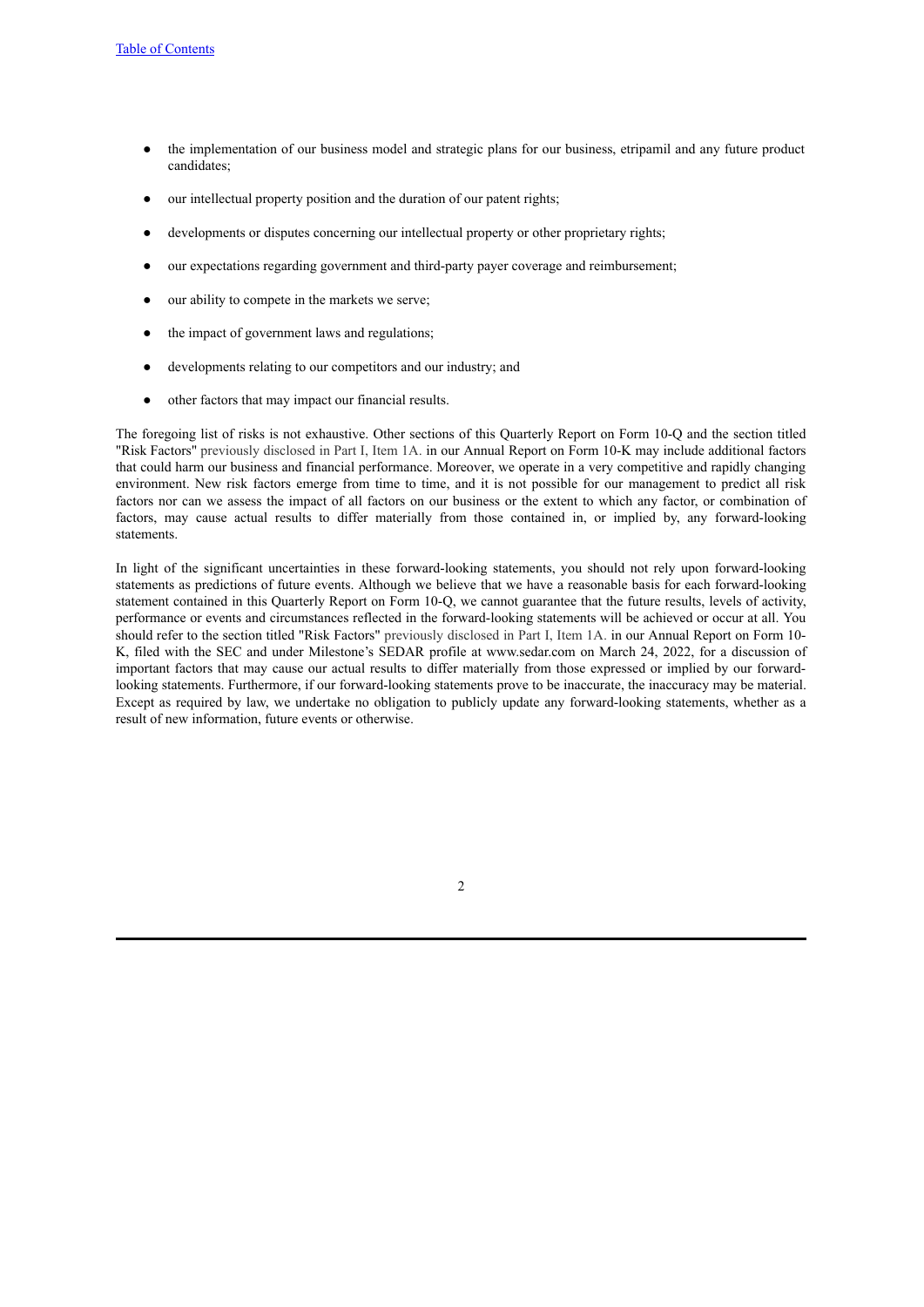# **PART I—FINANCIAL INFORMATION**

# <span id="page-4-2"></span><span id="page-4-1"></span><span id="page-4-0"></span>**Item 1. Financial Statements.**

# **Milestone Pharmaceuticals Inc. Condensed Consolidated Balance Sheets (Unaudited)** *(in thousands of US dollars, except share data)*

|                                                                                             | March 31, 2022 | December 31, 2021 |            |  |
|---------------------------------------------------------------------------------------------|----------------|-------------------|------------|--|
| <b>Assets</b>                                                                               |                |                   |            |  |
|                                                                                             |                |                   |            |  |
| <b>Current assets</b>                                                                       |                |                   |            |  |
| Cash and cash equivalents                                                                   | \$<br>92,241   | \$                | 114,141    |  |
| Short-term investments                                                                      | 8.000          |                   |            |  |
| Research and development tax credits receivable                                             | 412            |                   | 356        |  |
| Prepaid expenses                                                                            | 4,068          |                   | 4,299      |  |
| Other receivables                                                                           | 245            |                   | 127        |  |
| <b>Total current assets</b>                                                                 | 104,966        |                   | 118,923    |  |
| Operating lease assets                                                                      | 641            |                   | 711        |  |
| Property and equipment                                                                      | 192            |                   | 215        |  |
| <b>Total assets</b>                                                                         | 105,799        |                   | 119,849    |  |
|                                                                                             |                |                   |            |  |
| Liabilities, and Shareholders' Equity                                                       |                |                   |            |  |
|                                                                                             |                |                   |            |  |
| <b>Current liabilities</b>                                                                  |                |                   |            |  |
| Accounts payable and accrued liabilities                                                    | \$<br>4.412    | \$                | 6,551      |  |
| Operating lease liabilities                                                                 | 198            |                   | 224        |  |
| <b>Total current liabilities</b>                                                            | 4.610          |                   | 6,775      |  |
| Operating lease liabilities (net of current portion)                                        | 433            |                   | 474        |  |
| <b>Total liabilities</b>                                                                    | 5.043          |                   | 7.249      |  |
|                                                                                             |                |                   |            |  |
|                                                                                             |                |                   |            |  |
| <b>Shareholders' Equity</b>                                                                 |                |                   |            |  |
| Common shares, no par value, unlimited shares authorized 29,917,326 shares issued and       | 251,990        |                   | 251,901    |  |
| outstanding as of March 31, 2022, 29,897,559 shares issued and outstanding as of            |                |                   |            |  |
| December 31, 2021                                                                           |                |                   |            |  |
| Pre-funded warrants - 12,327,780 issued and outstanding as of March 31, 2022 and 12,327,780 | 52,941         |                   | 52,941     |  |
| as of December 31, 2021                                                                     |                |                   |            |  |
| Additional paid-in capital                                                                  | 17,785         |                   | 15,711     |  |
| Cumulative translation adjustment                                                           | (1,634)        |                   | (1,634)    |  |
| <b>Accumulated deficit</b>                                                                  | (220, 326)     |                   | (206, 319) |  |
| Total shareholders' equity                                                                  | 100,756        |                   | 112,600    |  |
| Total liabilities and shareholders' equity                                                  | \$<br>105,799  | \$                | 119,849    |  |

The accompanying notes are an integral part of these interim condensed consolidated financial statements.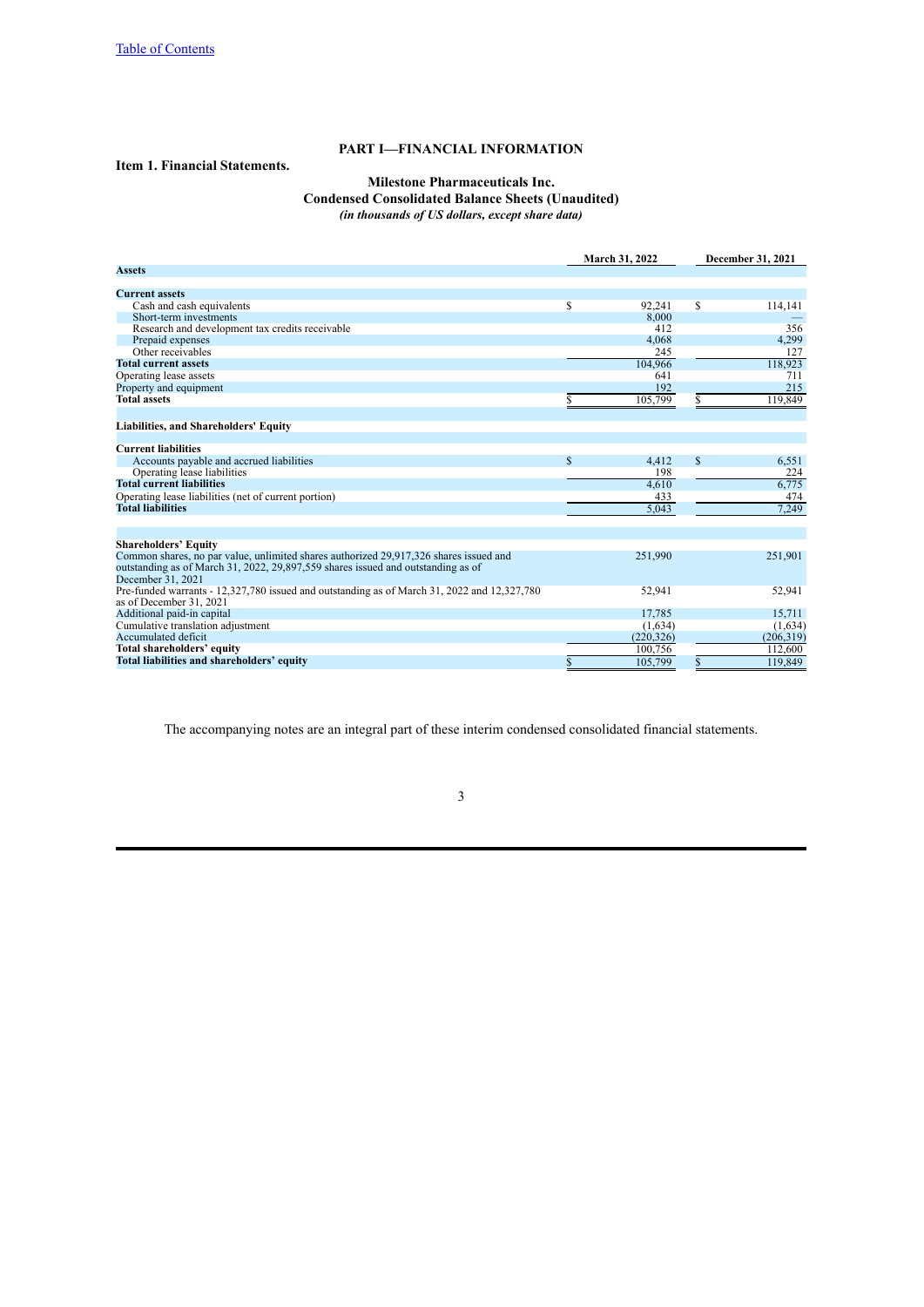# **Milestone Pharmaceuticals Inc. Condensed Consolidated Statements of Loss (Unaudited)** *(in thousands of US dollars, except share and per share data)*

<span id="page-5-0"></span>

| Three months ended March 31, |            |  |  |
|------------------------------|------------|--|--|
| 2022                         | 2021       |  |  |
|                              |            |  |  |
| 8.768                        | 8,595      |  |  |
| 3,643                        | 2,633      |  |  |
| 1,636                        | 1,366      |  |  |
|                              |            |  |  |
| (14, 047)                    | (12, 594)  |  |  |
|                              |            |  |  |
| 40                           | 80         |  |  |
|                              |            |  |  |
| (14,007)                     | (12, 514)  |  |  |
|                              |            |  |  |
| 42.243.021                   | 41.256.248 |  |  |
|                              |            |  |  |
| (0.33)                       | (0.30)     |  |  |
|                              |            |  |  |

The accompanying notes are an integral part of these interim condensed consolidated financial statements.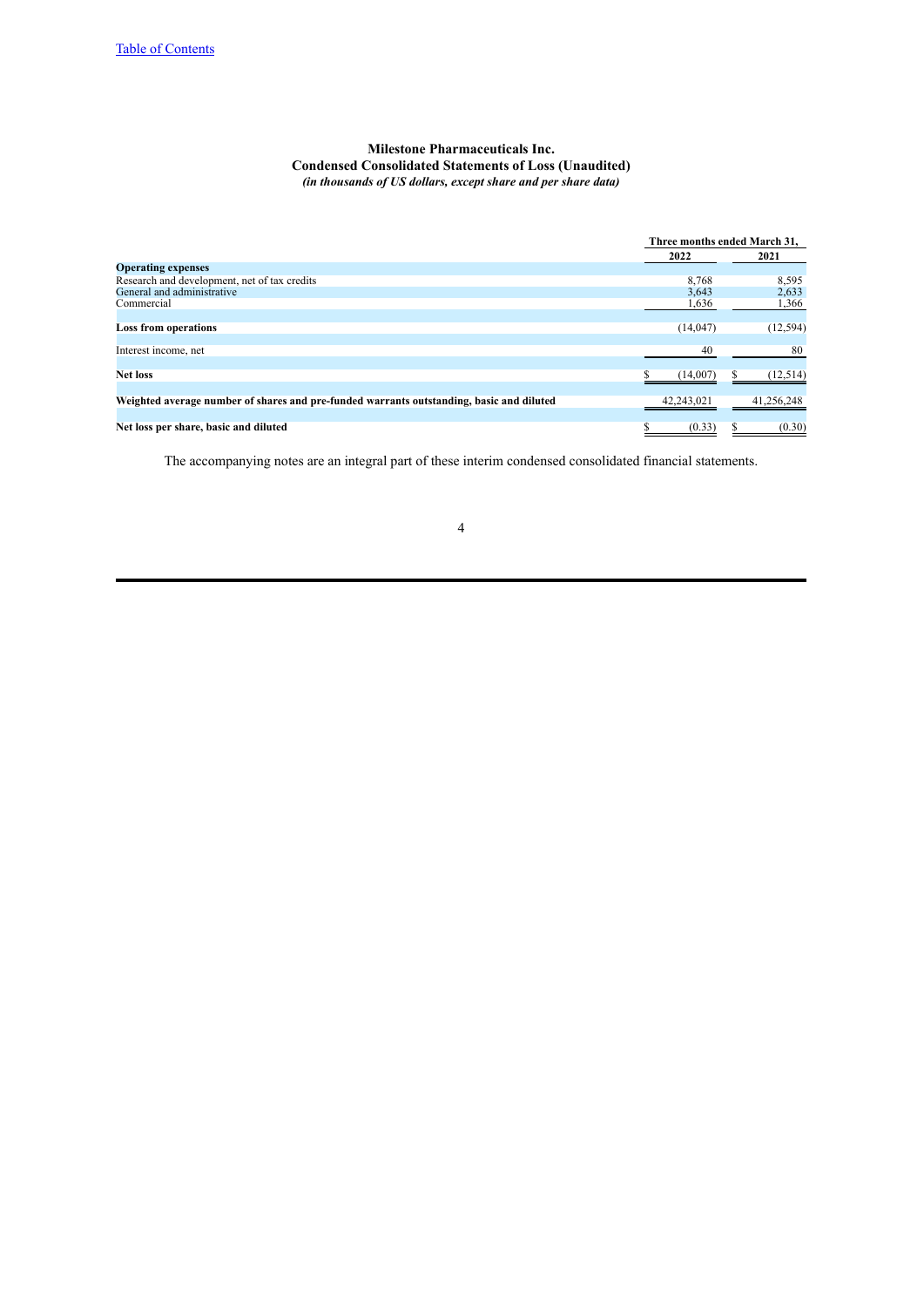# **Milestone Pharmaceuticals Inc. Condensed Consolidated Statements of Shareholders' Equity (Unaudited)** *(in thousands of US dollars, except share data)*

<span id="page-6-0"></span>

|                                        | <b>Common Shares</b><br><b>Pre-funded warrants</b> |  |         |                              |  |        |  |                                         |  |                                         |                        |           |
|----------------------------------------|----------------------------------------------------|--|---------|------------------------------|--|--------|--|-----------------------------------------|--|-----------------------------------------|------------------------|-----------|
|                                        | <b>Number</b><br>of shares                         |  | Amount  | <b>Number</b><br>of warrants |  | Amount |  | <b>Additional</b><br>paid-in<br>capital |  | Cumulative<br>translation<br>adjustment | Accumulated<br>deficit | Total     |
| <b>Balance as of December 31, 2020</b> | 29,827,997                                         |  | 251,682 | 11,417,034                   |  | 48,007 |  | 8,530                                   |  | (1,634)                                 | (163, 466)             | 143,119   |
| <b>Transactions during 2021</b>        |                                                    |  |         |                              |  |        |  |                                         |  |                                         |                        |           |
| Net loss                               |                                                    |  |         |                              |  |        |  |                                         |  |                                         | (12, 514)              | (12, 514) |
| Exercise of stock options              | 18,003                                             |  | 34      |                              |  |        |  | (15)                                    |  |                                         |                        | 19        |
| Share-based compensation               |                                                    |  |         |                              |  | __     |  | 1,368                                   |  |                                         |                        | 1,368     |
| Balance as of March 31, 2021           | 29,846,000                                         |  | 251,716 | 11,417,034                   |  | 48,007 |  | 9,883                                   |  | 1,634)                                  | (175,980)              | 131,992   |
|                                        |                                                    |  |         |                              |  |        |  |                                         |  |                                         |                        |           |
| Balance as of December 31, 2021        | 29,897,559                                         |  | 251,901 | 12,327,780                   |  | 52,941 |  | 15.711                                  |  | 1,634                                   | (206, 319)             | 112,600   |
| <b>Transactions during 2022</b>        |                                                    |  |         |                              |  |        |  |                                         |  |                                         |                        |           |
| Net loss                               |                                                    |  |         |                              |  |        |  |                                         |  |                                         | (14,007)               | (14,007)  |
| Exercise of stock options              | 19,767                                             |  | 89      |                              |  | __     |  | (40)                                    |  | __                                      |                        | 49        |
| Share-based compensation               |                                                    |  |         |                              |  |        |  | 2,114                                   |  |                                         |                        | 2,114     |
| Balance as of March 31, 2022           | 29.917.326                                         |  | 251,990 | 12,327,780                   |  | 52.941 |  | 7,785                                   |  | (1,634)                                 | (220, 326)             | 100,756   |

The accompanying notes are an integral part of these interim condensed consolidated financial statements.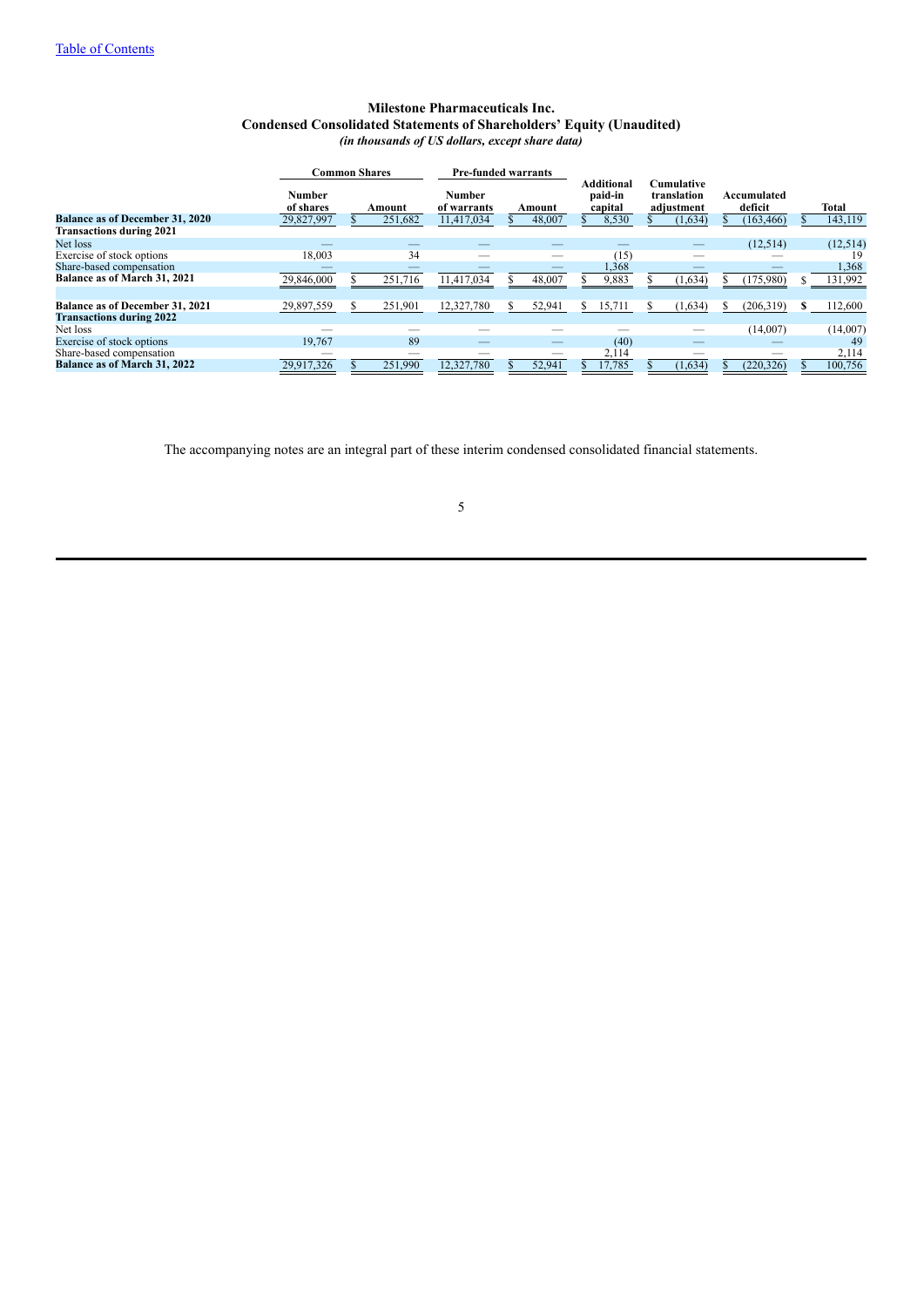# **Milestone Pharmaceuticals Inc. Condensed Consolidated Statements of Cash Flows (Unaudited)** *(in thousands of US dollars)*

<span id="page-7-0"></span>

|                                                                             |    | Three months ended March 31. |   |           |
|-----------------------------------------------------------------------------|----|------------------------------|---|-----------|
|                                                                             |    | 2022                         |   | 2021      |
| Cash flows used in operating activities                                     |    |                              |   |           |
| Net loss                                                                    | \$ | (14,007)                     | s | (12,514)  |
| Adjustments to reconcile net loss to net cash used in operating activities: |    |                              |   |           |
| Depreciation of property and equipment                                      |    | 23                           |   | 23        |
| Share-based compensation expense                                            |    | 2,114                        |   | 1,368     |
| Changes in operating assets and liabilities:                                |    |                              |   |           |
| Other receivables                                                           |    | (118)                        |   | (54)      |
| Research and development tax credits receivable                             |    | (56)                         |   | (91)      |
| Prepaid expenses                                                            |    | 231                          |   | (864)     |
| Operating lease assets and liabilities                                      |    |                              |   | 12        |
| Accounts payable and accrued liabilities                                    |    | (2, 139)                     |   | (350)     |
| Net cash used in operating activities                                       |    | (13,949)                     |   | (12, 470) |
| Cash provided by (used in) investing activities                             |    |                              |   |           |
| Acquisition of short-term investments                                       |    | (8,000)                      |   |           |
| Redemption of short-term investments                                        |    |                              |   | 12.000    |
| Net cash provided by (used in) investing activities                         |    | (8,000)                      |   | 12.000    |
| Cash provided by financing activities                                       |    |                              |   |           |
| Proceeds from exercise of options                                           |    | 49                           |   | 19        |
| Cash provided by financing activities                                       |    | 49                           |   | 19        |
| Net decrease in cash and cash equivalents                                   |    | (21,900)                     |   | (451)     |
| Cash and cash equivalents – Beginning of year                               |    | 114,141                      |   | 72,310    |
| Cash and cash equivalents - End of year                                     | \$ | 92,241                       | S | 71,859    |

The accompanying notes are an integral part of these interim condensed consolidated financial statements.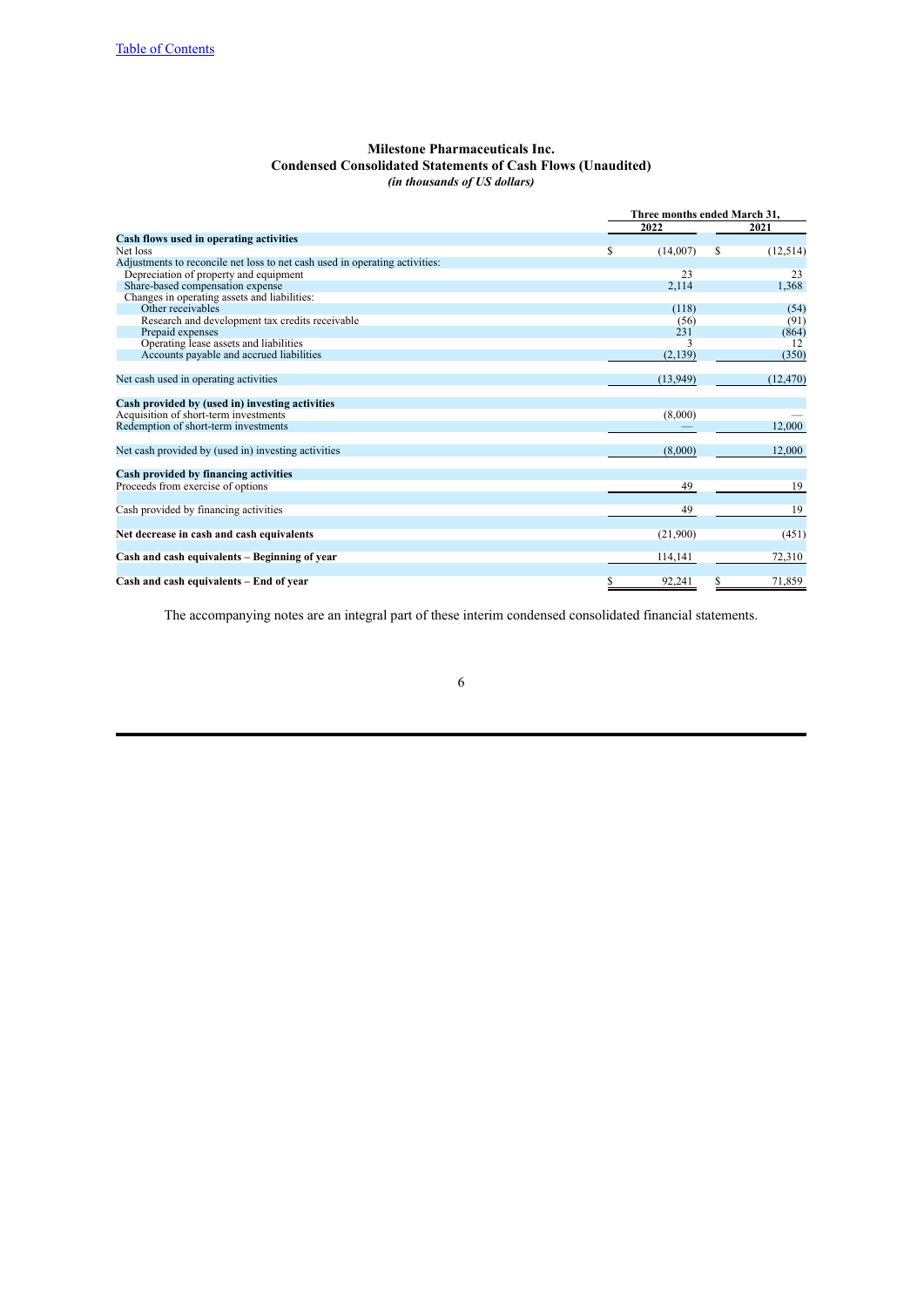#### <span id="page-8-0"></span>**1 Organization and nature of operations**

Milestone Pharmaceuticals Inc. (Milestone or the Company) is a biopharmaceutical company incorporated under the *Business Corporations Act* (Québec). Milestone is focused on the development and commercialization of cardiovascular medicines. Milestone's lead product candidate, etripamil, is a novel, potent short-acting calcium channel blocker that the Company designed and is developing as a rapid-onset nasal spray to be administered by patients. The Company is developing etripamil to treat paroxysmal supraventricular tachycardia, atrial fibrillation, and other cardiovascular indications.

#### **2 Summary of significant accounting policies**

#### **a) Basis of consolidation**

The consolidated financial statements include the accounts of the Company and Milestone Pharmaceuticals USA, Inc. All intercompany transactions and balances have been eliminated.

#### **b) Basis of presentation and use of accounting estimates and significant accounting policies**

These unaudited interim condensed consolidated financial statements have been prepared in accordance with accounting principles generally accepted in the United States of America (US GAAP) and on a basis consistent with those accounting principles followed by the Company and disclosed in note 2 of its most recent annual consolidated financial statements. Certain information, in particular the accompanying notes normally included in the annual financial statements prepared in accordance with US GAAP have been omitted or condensed. Accordingly, the unaudited interim condensed consolidated financial statements do not include all the information required for full annual financial statements, and therefore, should be read in conjunction with the annual consolidated financial statements and the notes thereto for the year ended December 31, 2021.

In the opinion of the Company's management, the accompanying unaudited interim condensed consolidated financial statements contain all adjustments, consisting of only normal recurring adjustments, necessary for a fair statement of its balance sheet as of March 31, 2022, and its statements of loss, shareholders' equity for the three months ended March 31, 2022 and 2021 and its statement of cash flows for the three months ended March 31, 2022 and 2021.

The condensed consolidated balance sheet as of December 31, 2021, was derived from audited annual consolidated financial statements, but does not contain all the footnote disclosures required by accounting principles generally accepted in the United States of America.

These unaudited interim condensed consolidated financial statements are presented in US dollars, which is the Company's functional currency.

The preparation of unaudited interim condensed consolidated financial statements in conformity with US GAAP requires the Company to make estimates and judgments that affect certain reported amounts of assets and liabilities and disclosure of contingent assets and liabilities at the date of the consolidated financial statements and the reported amounts of revenue and expenses during the period. The Company bases its estimates and assumptions on current facts, historical experience and various other factors that it believes are reasonable under the circumstances, to determine the carrying values of assets and liabilities that are not readily apparent from other sources. Significant estimates and judgments include, but are not limited to,

Estimates of the percentage of work completed of the total work over the life of an individual clinical trial in accordance with agreements established with contracted research organizations ("CRO"), contracted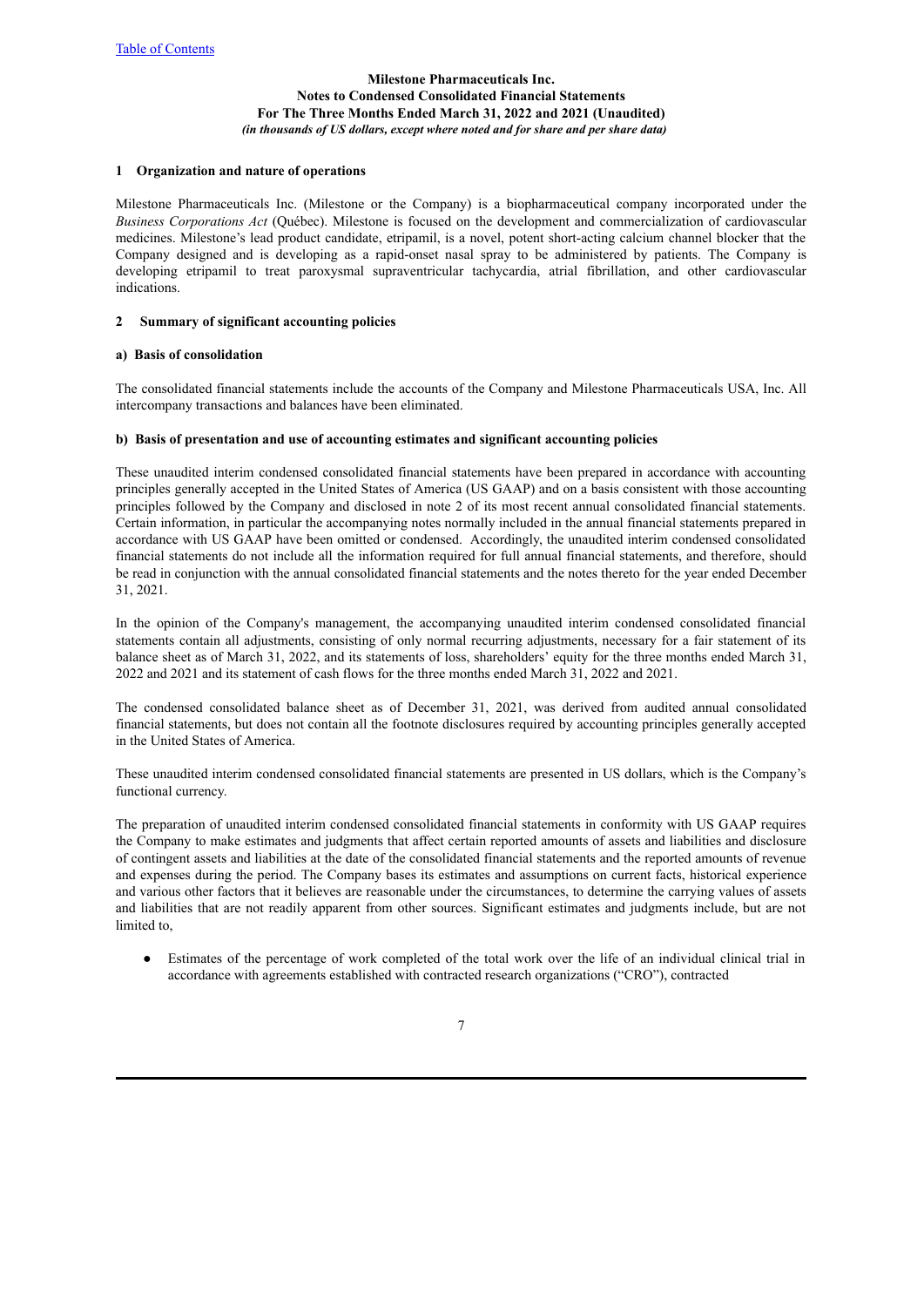manufacturing organizations ("CMO") and clinical trial sites which in turn impact the research & development expenses.

Estimate of the grant date fair value share options granted to employees, consultants and directors, and the resulting share-based compensation expense, using the Black-Scholes option-pricing model.

#### **c) Significant Risks and Uncertainties**

The ongoing COVID-19 pandemic has had an impact on the Company's business, operations and clinical development timelines. The pandemic has resulted in many state, local and foreign governments implementing, and making adjustments to, various orders and restrictions in order to control the spread of the disease, which have impacted patient recruitment, enrollment and follow-up visits at clinical sites The Company will continue to evaluate the COVID-19 pandemic impact on the development timelines of its clinical programs. Estimates and assumptions about future events and their effects cannot be determined with certainty and therefore require the exercise of judgment. As of the date of issuance of these consolidated financial statements, the Company is not aware of any specific event or circumstance that would require the Company to update its estimates, assumptions and judgments. These estimates may change as new events occur and additional information is obtained and are recognized in the consolidated financial statements as soon as they become known. Actual results could differ from those estimates and any such differences may be material to the Company's unaudited interim condensed consolidated financial statements.

In addition, the Company is subject to other challenges and risks specific to its business and its ability to execute on its strategy, as well as risks and uncertainties common to companies in the pharmaceutical industry, including, without limitation, risks and uncertainties associated with: obtaining regulatory approval of its product candidate; delays or problems in the supply of its study drug or failure to comply with manufacturing regulations; identifying, acquiring or inlicensing product candidates; pharmaceutical product development and the inherent uncertainty of clinical success; and the challenges of protecting and enhancing its intellectual property rights; and complying with applicable regulatory requirements.

## **d) Recent Accounting Pronouncements**

The Company has considered recent accounting pronouncements and concluded that they are either not applicable to the business or that the effect is not expected to be material to the unaudited condensed consolidated financial statements as a result of future adoption.

#### **e) Sources of Liquidity and Funding Requirements**

The Company incurred operating losses and has experienced negative operating cash flows since its inception and anticipates to continue to incur losses for at least the next several years. As of March 31, 2022, the Company had cash, cash equivalents and short-term investments of \$100.2 million and an accumulated deficit of \$220.3 million. Management has evaluated the Company's current operating plan against our existing cash and cash equivalents and access to potential financing sources and determined that we expect to be able to support our ongoing operations for at least the next twelve months from the date of issuance of this quarterly report on Form 10-Q.

#### **3 Short-term investments**

Short term investments are classified as held-to-maturity, are initially recognized at fair value and are subsequently accounted for at amortized cost. They are comprised of guaranteed investment certificates with a maturity greater than 90 days but less than one year and, as such, are classified as current assets.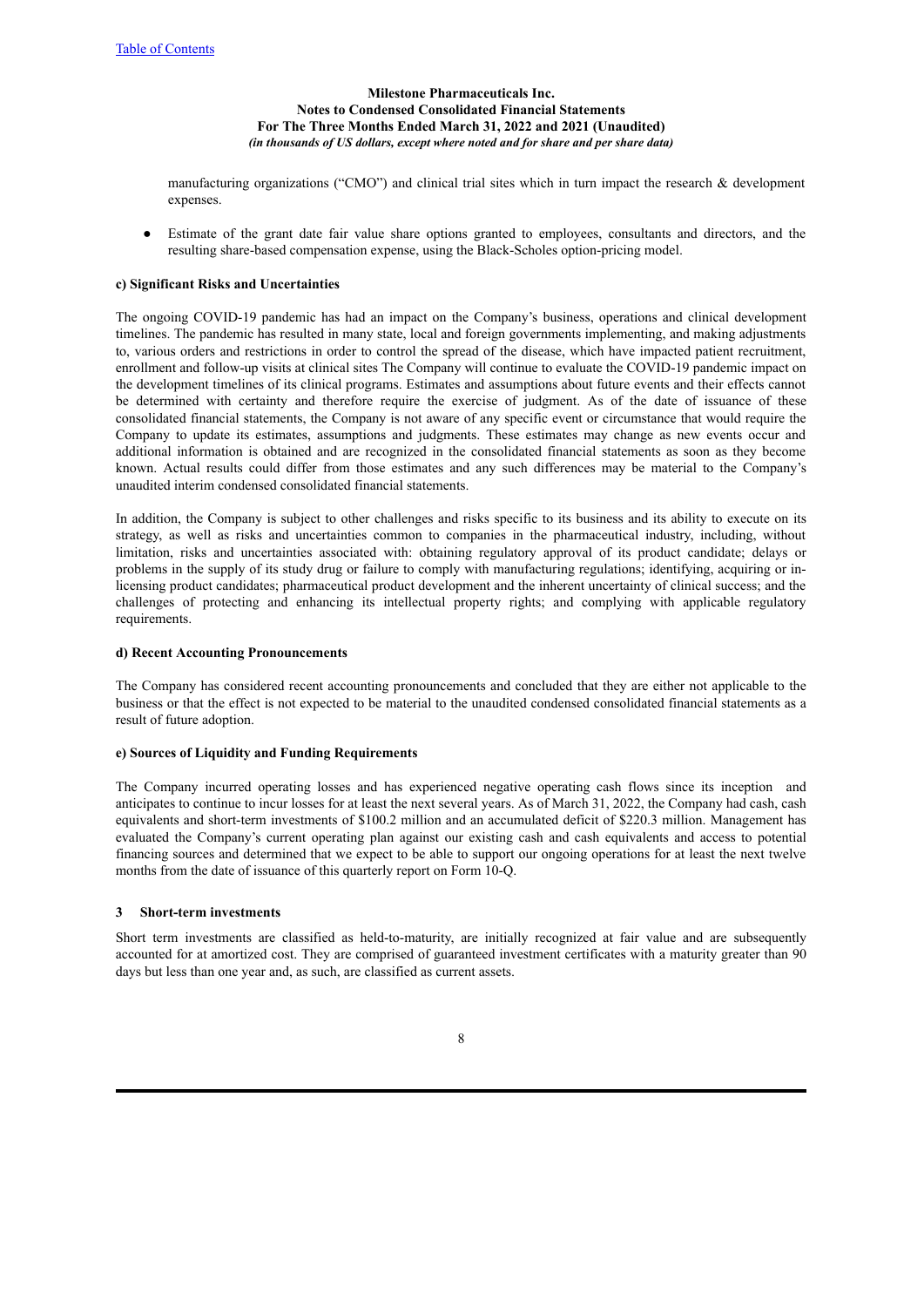#### **4 Accounts payable and accrued liabilities**

Accounts payable and accrued liabilities are comprised of the following:

|                                              |          | March 31, 2022 December 31, 2021 |
|----------------------------------------------|----------|----------------------------------|
| Trade accounts payable                       | 3.058 \$ | 4,384                            |
| Accrued compensation and benefits payable    | 528      | 1.458                            |
| Accrued research and development liabilities | 434      | 272                              |
| Other accrued liabilities                    | 392      | 437                              |
| Total                                        | 4.412 \$ | 6.551                            |

#### 5 **Shareholders' equity**

#### **Authorized share capital**

The Company has authorized and issued common shares, voting and participating, without par value, of which unlimited shares were authorized and 29,917,326 shares were issued and outstanding as of March 31, 2022.

As of March 31, 2022, there were 1,121,076 common shares available for issuance under the Employee Stock Purchase Plans and no common shares have been issued under such plan.

#### **Additional paid-in capital**

The additional paid-in capital balance as of March 31 were as follows:

|                                  | 2022   | 2021 |       |  |
|----------------------------------|--------|------|-------|--|
| Opening balance                  | 15.711 |      | 8.530 |  |
| Share-based compensation expense | 2.114  |      | 1.368 |  |
| Exercise of stock options        | (40)   |      | 15)   |  |
| Closing balance                  | 17.785 |      | 9.883 |  |

#### **6 Share Based Compensation**

Under the Company's 2019 Equity Incentive Plan (the 2019 Plan) and the Company's Stock Option Plan (the 2011 Plan), unless otherwise decided by the Board of Directors, options vest and are exercisable as follows: 25% vest and are exercisable on the one year anniversary of the grant date and one thirty-sixth  $(1/36<sup>th</sup>)$  of the remaining options vest and are exercisable each month thereafter, such that options are vested in full on four-year anniversary of the grant date.

On January 1, 2022, the number of the Company's common shares reserved for issuance under the 2019 Plan increased by 1,195,902 common shares. In addition, 125,127 options have been forfeited under the 2011 Plan after adoption of the 2019 Plan and became available for issuance under the 2019 Plan. As of March 31, 2022, there were 5,811,310 shares available for issuance under the 2019 Plan, of which 651,938 shares were available for future grants.

On November 10, 2021, the Company established a 2021 Inducement Plan through the granting of awards. This 2021 Inducement Plan is intended to help the Company provide an inducement material for certain individuals to enter into employment with the Company, incentives for such persons to exert maximum efforts for the success of the Company and provide a means by which employees may benefit from increases in value of the common shares. There were 330,000 options granted and outstanding under the 2021 Inducement Plan during the three month period ended March 31, 2022. The options were granted at a weighted average exercise price of \$6.47.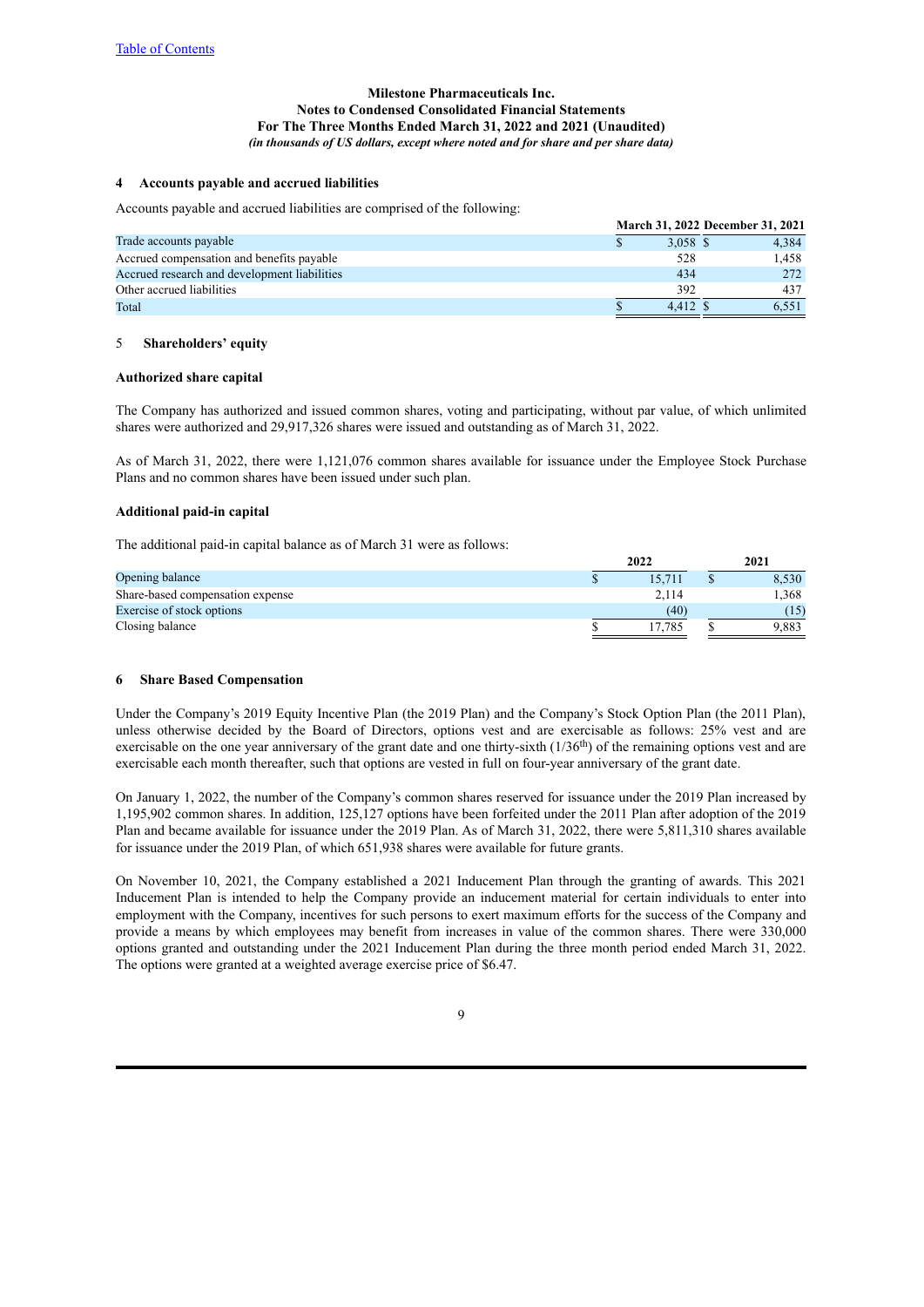The total outstanding and exercisable options from the 2011 Plan and 2019 Plan as of March 31 were as follows:

|                                                                   |                            | 2022             |           |                                 |                  | 2021                |           |  |                                 |  |  |
|-------------------------------------------------------------------|----------------------------|------------------|-----------|---------------------------------|------------------|---------------------|-----------|--|---------------------------------|--|--|
|                                                                   | <b>Number</b><br>of shares |                  |           | Weighted<br>average<br>exercise |                  | Number<br>of shares |           |  | Weighted<br>average<br>exercise |  |  |
|                                                                   | <b>2019 Plan</b>           | <b>2011 Plan</b> | Total     | price                           | <b>2019 Plan</b> | <b>2011 Plan</b>    |           |  | price                           |  |  |
| Outstanding at beginning of year -<br>2011 Plan                   |                            | 1,995,971        | 1,995,971 | 2.07<br>S                       |                  | 2,080,087           | 2,080,087 |  | 2.15                            |  |  |
| Outstanding at beginning of year -<br>2019 Plan                   | 3,759,834                  |                  | 3,759,834 | 9.51                            | 1,706,190        |                     | 1,706,190 |  | 13.55                           |  |  |
| Granted - 2019 Plan                                               | 1,385,700                  |                  | 1,385,700 | 5.47                            | 1,863,950        |                     | 1,863,950 |  | 6.31                            |  |  |
| Exercised - 2011 Plan                                             |                            | (9,500)          | (9,500)   | 1.12                            |                  | (16,753)            | (16, 753) |  | 0.88                            |  |  |
| Exercised - 2019 Plan                                             | (10, 267)                  |                  | (10, 267) | 3.76                            | (1,250)          |                     | (1,250)   |  | 3.74                            |  |  |
| Forfeited - 2011 Plan                                             |                            |                  |           | 9.42                            |                  |                     |           |  |                                 |  |  |
| Forfeited - 2019 Plan                                             |                            |                  |           | 8.64                            |                  |                     |           |  |                                 |  |  |
| Cancelled - 2011 Plan                                             |                            | (19, 387)        | (19, 387) | 9.42                            |                  |                     |           |  |                                 |  |  |
| Cancelled - 2019 Plan                                             | (5, 162)                   |                  | (5,162)   | 21.48                           |                  |                     |           |  |                                 |  |  |
| Outstanding at end of period                                      | 5,130,105                  | 1,967,084        | 7,097,189 | 6.64                            | 3,568,890        | 2,063,334           | 5,632,224 |  | 6.99                            |  |  |
| Outstanding at end of period -<br>Weighted average exercise price | 8.42                       | 2.00             |           |                                 | 9.77             | 2.16                |           |  |                                 |  |  |
| Exercisable at end of period                                      | .721,521                   | 1,825,299        | 3,546,820 | 5.83                            | 591,885          | 1,613,229           | 2,205,114 |  | 4.86                            |  |  |
| Exercisable at end of period -<br>Weighted average exercise price | 9.94                       | 1.95             |           |                                 | 12.55            | 2.05                |           |  |                                 |  |  |

The weighted average remaining contractual life was 8.1 and 8.4 years for outstanding options as of March 31, 2022 and 2021, respectively. The weighted average remaining contractual life was 7.0 and 7.1 years for vested options, as of March 31, 2022 and 2021, respectively.

There was \$20,601 and \$ 20,573 total unrecognized compensation cost related to non-vested share options as of March 31, 2022 and 2021, respectively. The share options are expected to be recognized over a remaining weighted average vesting period of 2.8 years and 3.1 years as of March 31, 2022 and 2021, respectively.

Options granted are valued using the Black-Scholes option pricing model. Amortization of the fair value of the options over vesting years has been expensed and credited to additional paid-in capital in shareholders' equity.

The non-vested options as of March 31 were as follows:

|                                                                            | 2022                        |           |            |            |                     | 2021             |                             |            |  |                     |  |  |
|----------------------------------------------------------------------------|-----------------------------|-----------|------------|------------|---------------------|------------------|-----------------------------|------------|--|---------------------|--|--|
|                                                                            | <b>Number</b><br>of options |           |            |            | Weighted<br>average |                  | <b>Number</b><br>of options |            |  | Weighted<br>average |  |  |
|                                                                            | 2019 Plan 2011 Plan         |           | Total      | fair value |                     | <b>2019 Plan</b> | <b>2011 Plan</b>            | Total      |  | fair value          |  |  |
| Non-vested share options at beginning of year                              |                             |           |            |            |                     |                  |                             |            |  |                     |  |  |
| - 2011 Plan                                                                | $\overline{\phantom{0}}$    | 200.639   | 200,639    |            | 1.86                |                  | 543.192                     | 543.192    |  | 1.81                |  |  |
| Non-vested share options at beginning of year                              |                             |           |            |            |                     |                  |                             |            |  |                     |  |  |
| - 2019 Plan                                                                | 2,665,518                   |           | 2,665,518  | S          | 6.39                | 1,438,026        |                             | 1,438,026  |  | 10.28               |  |  |
| Granted - 2019 Plan                                                        | 1.385.700                   |           | 1.385.700  |            | 4.13                | 1,863,950        |                             | 1,863,950  |  | 4.79                |  |  |
| Vested, outstanding 2011 Plan                                              |                             | (58, 854) | (58, 854)  |            | 1.74                |                  | (93,087)                    | (93,087)   |  | 1.61                |  |  |
| Vested, outstanding 2019 Plan                                              | (642, 634)                  |           | (642, 634) |            | 5.41                | (324, 971)       |                             | (324, 971) |  | 11.38               |  |  |
| Forfeited - 2011 Plan                                                      |                             |           |            |            |                     |                  |                             |            |  |                     |  |  |
| Forfeited - 2019 Plan                                                      |                             |           |            |            |                     |                  |                             |            |  |                     |  |  |
| Non-vested share options at end of period                                  | 3,408,584                   | 141.785   | 3,550,369  |            | 5.51                | 2,977,005        | 450.105                     | 3,427,110  |  | 6.08                |  |  |
| Non-vested share options at end of period -<br>Weighted average fair value | 5.66 \$                     | 1.91      |            |            |                     | 6.72 \$          | 1.85                        |            |  |                     |  |  |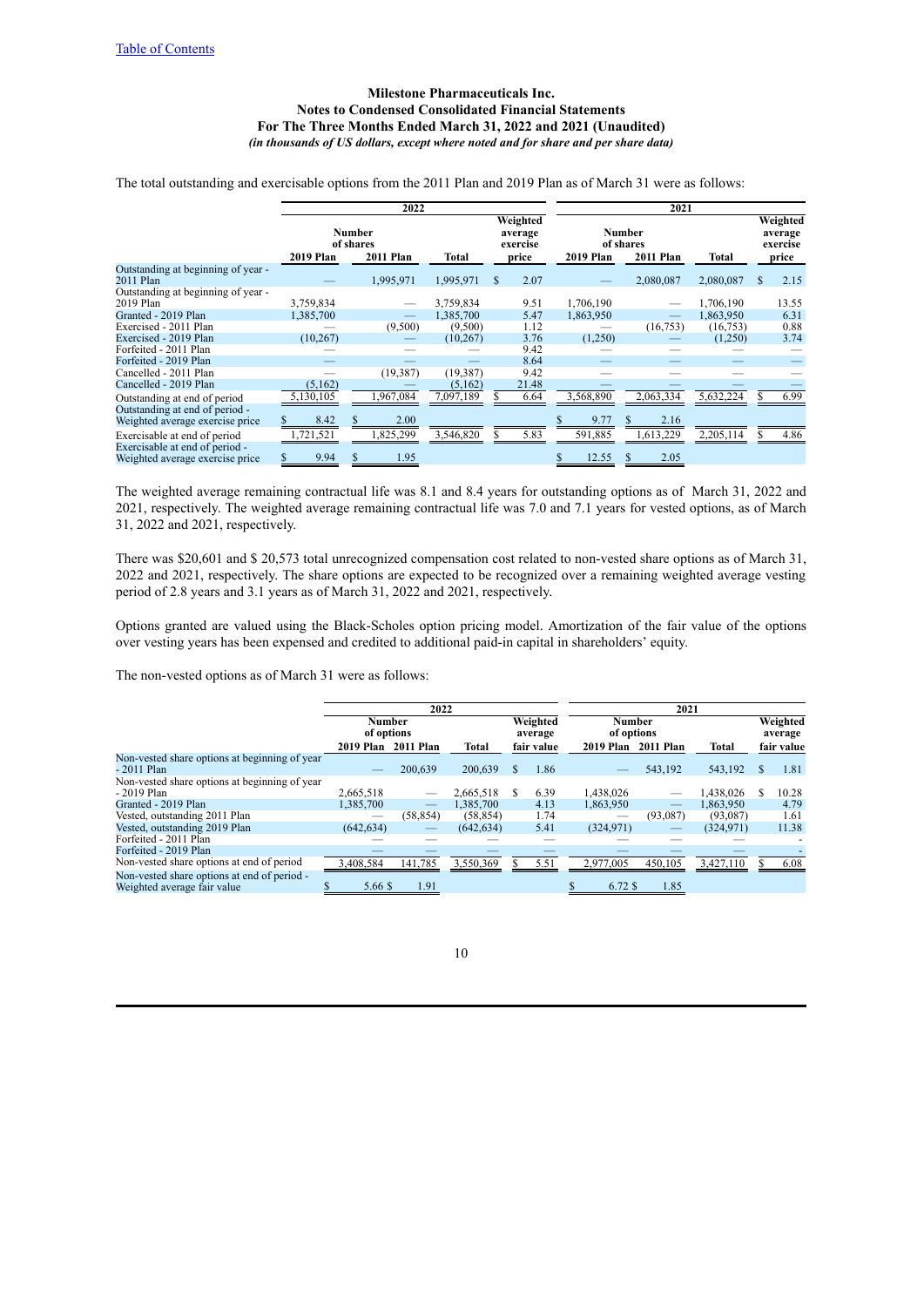There were 330,000 options granted, outstanding and non-vested under the 2021 Inducement Plan during the three month period ended March 31, 2022. The options were granted at a weighted average fair value price of \$4.99 on February 16, 2022.

The fair value of share-based payment transaction is measured using Black-Scholes valuation model. This model also requires assumptions, including expected option life, volatility, risk-free interest rate and dividend yield, which greatly affect the calculated values.

The fair value of options granted for the 2011 Plan, 2019 Plan and 2021 Inducement Plan were estimated using the Black-Scholes option pricing model, resulting in the following weighted average assumptions for the options granted:

|                         | 2022         |        | 2021         |  |
|-------------------------|--------------|--------|--------------|--|
| Exercise price          | 5.66         |        | 6.31         |  |
| Share price             | 5.66         | S      | 6.31         |  |
| Volatility              | $91\%$       |        | $94\%$       |  |
| Risk-free interest rate | $2.26\%$     | 1.06 % |              |  |
| Expected life           | $6.08$ years |        | $6.10$ years |  |
| Dividend                | $0\%$        |        | $0\%$        |  |

Expected volatility is determined using comparable companies for which the information is publicly available. The riskfree interest rate is determined based on the U.S. sovereign rates benchmark in effect at the time of grant with a remaining term equal to the expected life of the option. Expected option life is determined based on the simplified method as the Company does not have sufficient historical exercise data to provide a reasonable basis upon which to estimate expected term. The simplified method is an average of the contractual term of the options and its ordinary vesting period. Dividend yield is based on the share option's exercise price and expected annual dividend rate at the time of grant.

The Company recognized share-based compensation expense as follows:

|                          | 2022 |       | 2021 |      |  |
|--------------------------|------|-------|------|------|--|
| Administration           |      | 912   |      |      |  |
| Research and development |      | 848   |      | 580  |  |
| Commercial activities    |      | 354   |      |      |  |
| Total                    |      | 2.114 |      | .368 |  |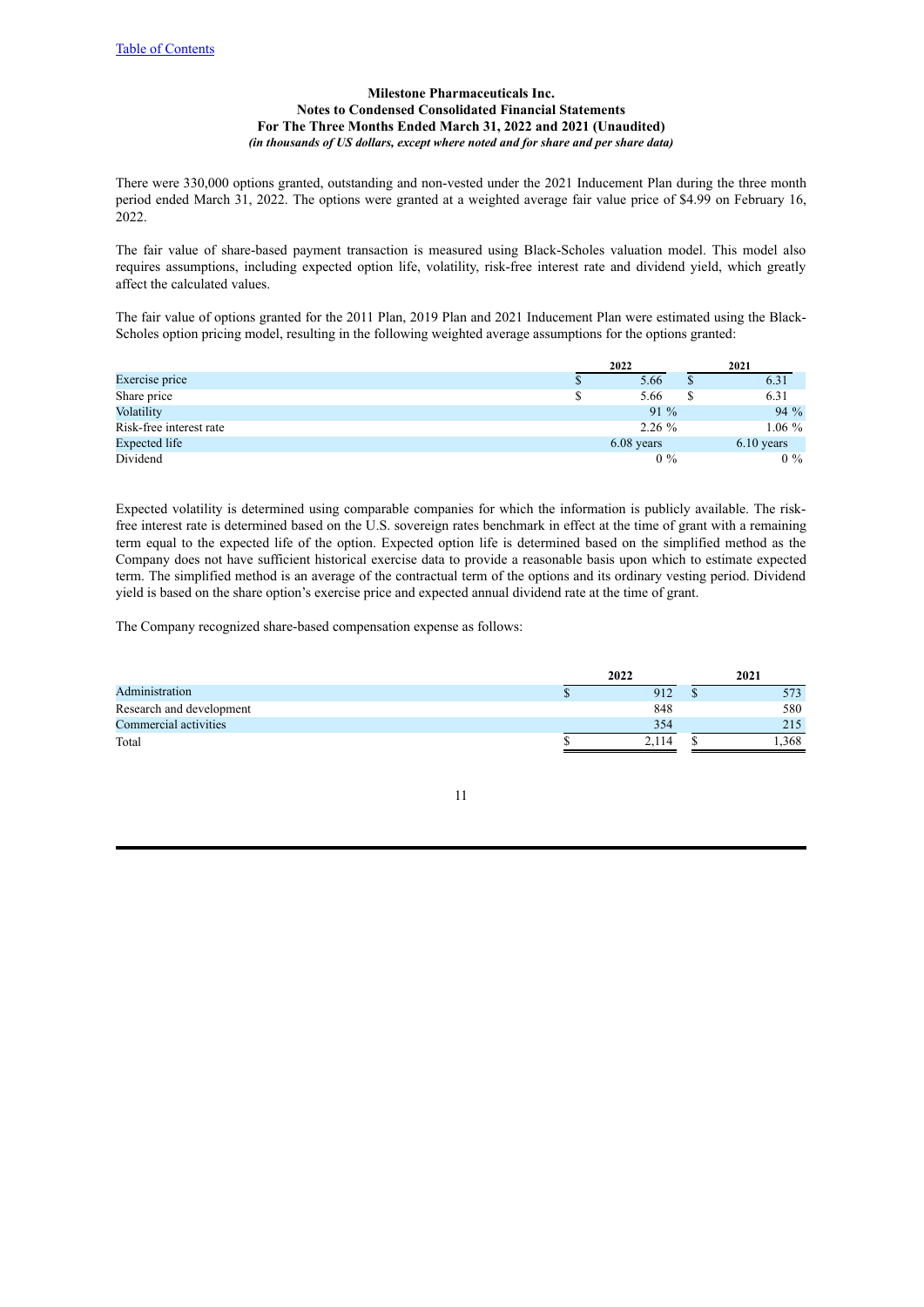## **7 Net loss per share**

Basic net loss per common share is determined by dividing net loss applicable to common shareholders by the weighted average number of common shares and pre-funded warrants outstanding during the period.

For the three months March 31, 2022 and 2021, the Company was in a net loss position. Dilutive net loss per common share is determined by dividing net loss applicable to common shareholders by the weighted average number of common shares and shares issuable upon exercise of pre-funded warrants outstanding during the period. The following potentially dilutive securities have been excluded from the computation of diluted weighted average shares outstanding as of March 31, as they would be anti-dilutive:

|                                                                              | 2022      | 2021      |
|------------------------------------------------------------------------------|-----------|-----------|
| Share options                                                                | 7.427.189 | 5.632.224 |
| Amounts above reflect the common share equivalents of the noted instruments. |           |           |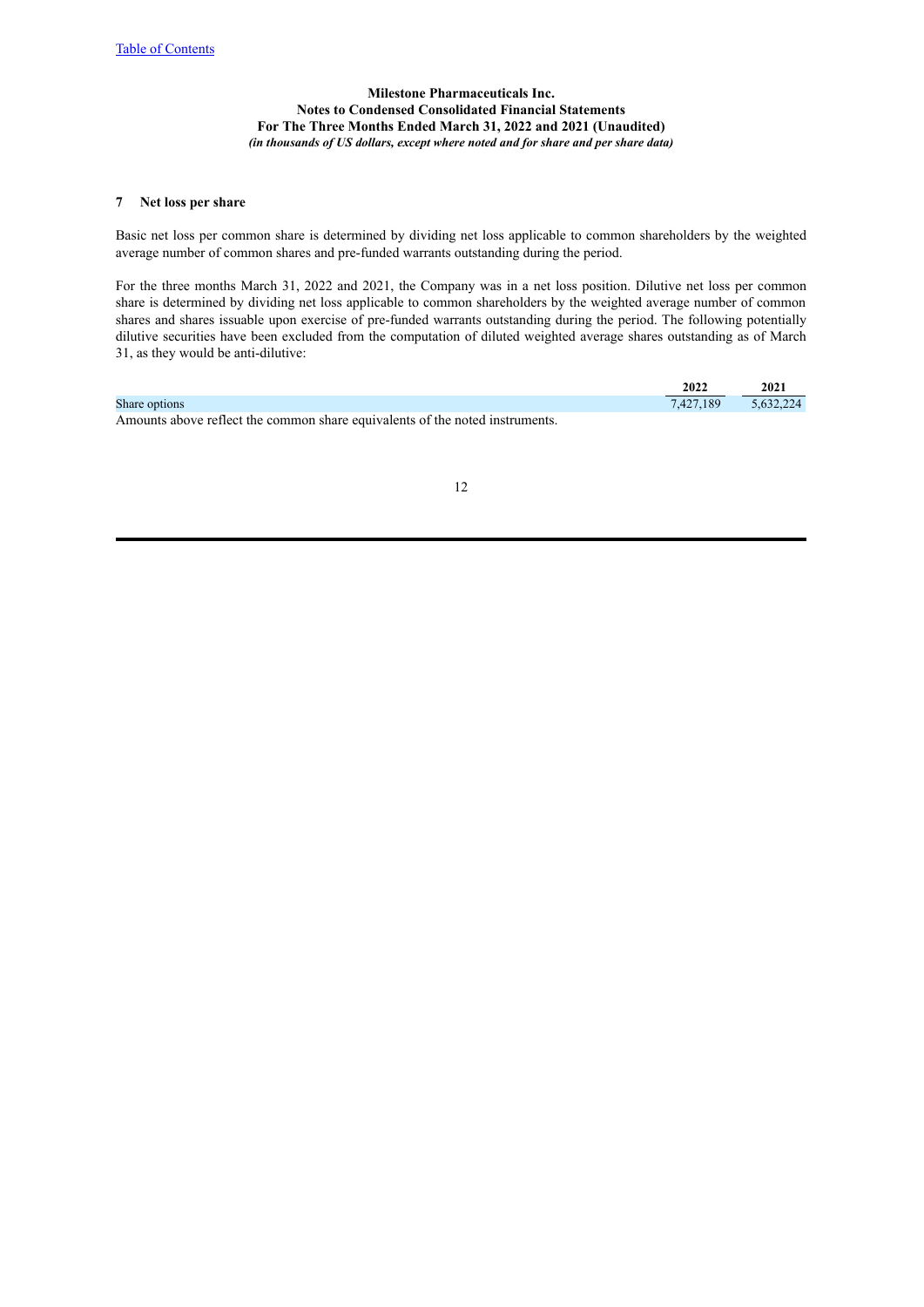### <span id="page-14-0"></span>I**tem 2. Management's Discussion and Analysis of Financial Condition and Results of Operations.**

*The following information should be read in conjunction with the unaudited interim condensed consolidated statements* and the notes thereto included in this Quarterly Report on Form 10-Q and the audited annual consolidated financial statements and the notes thereto included in our Annual Report on Form 10-K for the year ended December 31, 2021, which was filed with the Securities and Exchange Commission, or SEC, on March 24, 2022. Our actual results may differ materially from those anticipated in these forward-looking statements as a result of various factors, including those *discussed in "Risk Factors" and in other parts of this Quarterly Report on Form 10-Q.*

#### **Overview**

We are a biopharmaceutical company focused on the development and commercialization of innovative cardiovascular medicines. Our lead product candidate etripamil is a novel, potent and short-acting calcium channel blocker that we designed as a rapid-onset nasal spray to be self-administered by patients. We are developing etripamil for the treatment of specific arrhythmias with a lead indication to treat paroxysmal supraventricular tachycardia, or PSVT, with subsequent indications to treat atrial fibrillation and rapid ventricular rate, or AFib-RVR, and other indications.

#### *Etripamil - Pivotal Clinical Program in PSVT*

PSVT is a rapid heart rate condition characterized by episodes of supraventricular tachycardia, or SVT, that start and stop without warning. Episodes of SVT are experienced by patients with symptoms often including palpitations, sweating, chest pressure or pain, shortness of breath, sudden onset of fatigue, lightheadedness or dizziness, fainting and anxiety. Calcium channel blockers have long been approved for the treatment of PSVT as well as other cardiac conditions. Calcium channel blockers available in oral form are frequently used prophylactically to control the frequency and duration of future episodes of SVT. For treatment of episodes of SVT, approved calcium channel blockers are administered intravenously under medical supervision, usually in the emergency department. The combination of convenient nasal-spray delivery, rapidonset and short duration of action of etripamil has the potential to shift the current treatment paradigm for episodes of SVT away from the burdensome and costly emergency department setting. If approved, we believe that etripamil will be the first self-administered therapy for the rapid termination of episodes of SVT wherever and whenever they occur.

Our late-stage etripamil clinical program for the treatment of PSVT is currently executing on two ongoing Phase 3 safety and efficacy trials, RAPID and NODE-303. The RAPID study is our ongoing pivotal Phase 3 safety and efficacy trial. This study enrolled its first patient in November 2020 and topline data is expected in mid-second half 2022. NODE-303 is an open-label global safety trial enrolling patients to collect safety data that when combined with the safety data from the rest of the program will form the safety dataset to be evaluated by the FDA and other regulatory agencies to form the basis for marketing approval. We have also completed our first Phase 3 safety and efficacy trial of etripamil, NODE-301, and its open-label safety extension trial, NODE-302. In addition to our PSVT clinical program, we began enrollment of patients in a Phase 2 proof-of-concept clinical trial titled ReVeRA in the first quarter of 2021 to evaluate the potential effectiveness of etripamil to reduce ventricular rate during AFib-RVR episodes.

In March 2020, we reported topline results of the NODE-301 pivotal trial of etripamil for the treatment of PSVT, which is a placebo-controlled Phase 3 safety and efficacy trial. NODE-301, which enrolled a total of 431 patients across 65 sites in the United States and Canada, did not meet its primary endpoint of time to conversion of SVT to sinus rhythm compared to placebo over the five hour period in which patients wore a cardiac monitor following study drug administration.

In July 2020, we announced that we received guidance from the U.S. Food and Drug Administration, or FDA, on our proposal to alter the size and design of our ongoing RAPID trial as well as the overall program based on the data from the NODE-301 trial. The FDA indicated that the two trials, the RAPID trial and the completed NODE-301 trial, could potentially fulfill the efficacy requirement for our planned NDA for etripamil in patients with PSVT.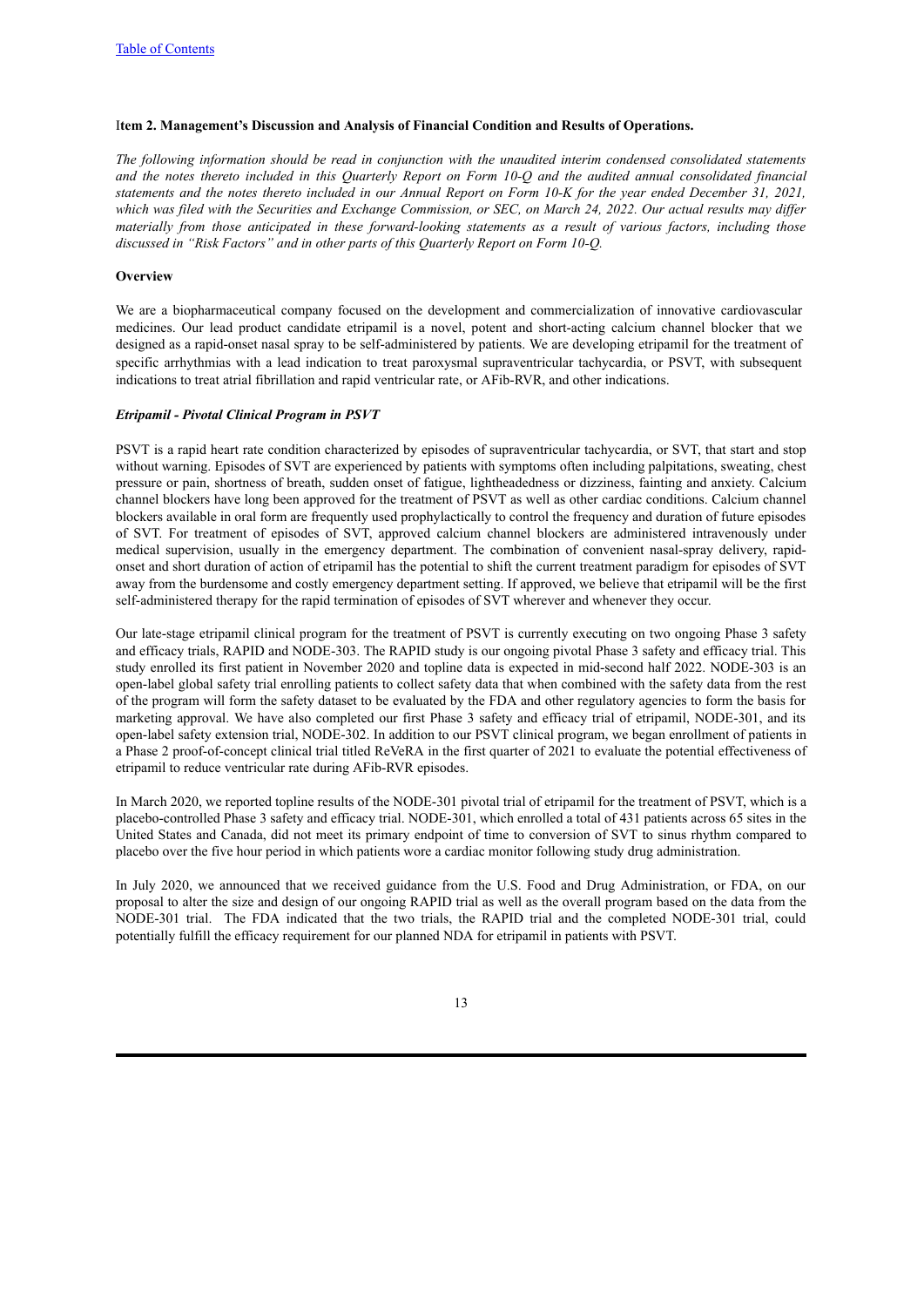Under an updated statistical analysis plan, or SAP, the primary efficacy endpoint for both the RAPID and NODE-301 trials will be defined as time to conversion over the first 30 minutes, with a target p-value of less than 0.05 for each trial. This endpoint supports the desire of patients to rapidly address their PSVT symptoms during an episode and ideally avoid visiting the emergency department. Later and earlier time points will also be assessed as part of secondary analyses to fully characterize the efficacy profile of etripamil.

When employing the updated SAP retrospectively to the NODE-301 data, results in 54% of etripamil patients vs. 35% of placebo patients converted within 30 minutes (HR 1.87, p=0.02). Applying the same primary endpoint to the RAPID study, powering the study at 90% and using alpha of 0.05 to detect a 19% difference of etripamil versus placebo in 30 minute time to conversion that was observed in the NODE-301 study results in the size of 180 confirmed PSVT events.

The RAPID study, is designed very similarly to NODE-301 however, will introduce a new treatment regimen to the program. Based on discussions with the FDA regarding maximizing the treatment effect of etripamil, the RAPID trial allows for repeat administration of study drug (either 70 mg of etripamil or placebo) for patients who have not experienced symptom relief within ten minutes of the first study drug administration. This repeat dose regimen, which is similar to current PSVT treatment practices in the emergency department setting, is tailored to the pharmacokinetic profile of etripamil to deliver increased exposure over approximately the first 30 minutes following initial administration. We believe that the repeat administration could benefit a broader group of patients, including those with more persistent episodes.

In the NODE-301 study, 32% of etripamil patients and 14% of placebo patients converted to sinus rhythm within 10 minutes. The FDA agreed that the single and repeat administrations of etripamil could be pooled and compared to placebo for the primary analysis, resulting in no increase in the sample size.

#### *Etripamil - Safety Studies in PSVT*

NODE-302 is our Phase 3 open-label safety extension of the NODE-301 trial. Patients who completed NODE-301 could enroll in NODE-302 and receive up to an additional 11 doses of etripamil. NODE-302 is a multi-center, open label study designed to evaluate the safety of etripamil nasal spray when self-administered by patients without medical supervision for spontaneous episodes of SVT in an outpatient setting. Efficacy assessments were also performed. Eligibility was contingent on satisfying all inclusion and exclusion criteria, including not experiencing a serious adverse event related to the study drug or the study procedure that precludes the self-administration of etripamil. We announced the top line data from the NODE-302 study which were presented at a late-breaking session of the Heart Rhythm Society's Heart Rhythm 2022 Annual conference of 198 eligible NODE-301 patients, 169 (85%) enrolled in NODE-302 and 105 (62%) experienced a perceived episode of PSVT, self-administered etripamil and were included in the safety population. Overall, the PSVT conversion rate at 30 minutes following etripamil administration was 60.2% with a median time to conversion of 15.5 minutes (95% CI, 11.3-22.1 minutes). Among 40 patients who self-treated two consecutive episodes, 21 of 26 (81%) who converted on their first episode were also successfully converted on their second. Moreover, the need for emergency department (ED) intervention to terminate a PSVT episode was low (13% of patients and 8.5% of positively adjudicated PSVT episodes). Etripamil was generally well-tolerated, with adverse events consistent with those observed in previous trials; the majority of adverse events related to treatment were localized to the nasopharynx administration site, and were mild and brief.

NODE-303 is a Phase 3, multi-center, open-label safety trial, evaluating the safety of etripamil when self-administered without medical supervision, and evaluating the treatment safety and efficacy of etripamil on multiple SVT episodes. The study initiated with the etripamil 70 mg single dose regimen and the 70 mg repeat dose regimen was introduced into the trial starting in the second half of 2021 following FDA acceptance of the protocol change. The trial is designed to add to the safety data from the remainder of the development program, including both the NODE-301 and RAPID trials, in order to fulfill the safety data set needed for NDA filing. Our plan is to ascertain the final sizing of the trial following future discussions with the FDA and other regulatory authorities.

We are conducting patient access programs to provide further access to etripamil to patients who have participated in the clinical development registration trials to treat future SVT episodes. These programs are tailored to meet the regulatory requirements in the territories in which the clinical sites are located.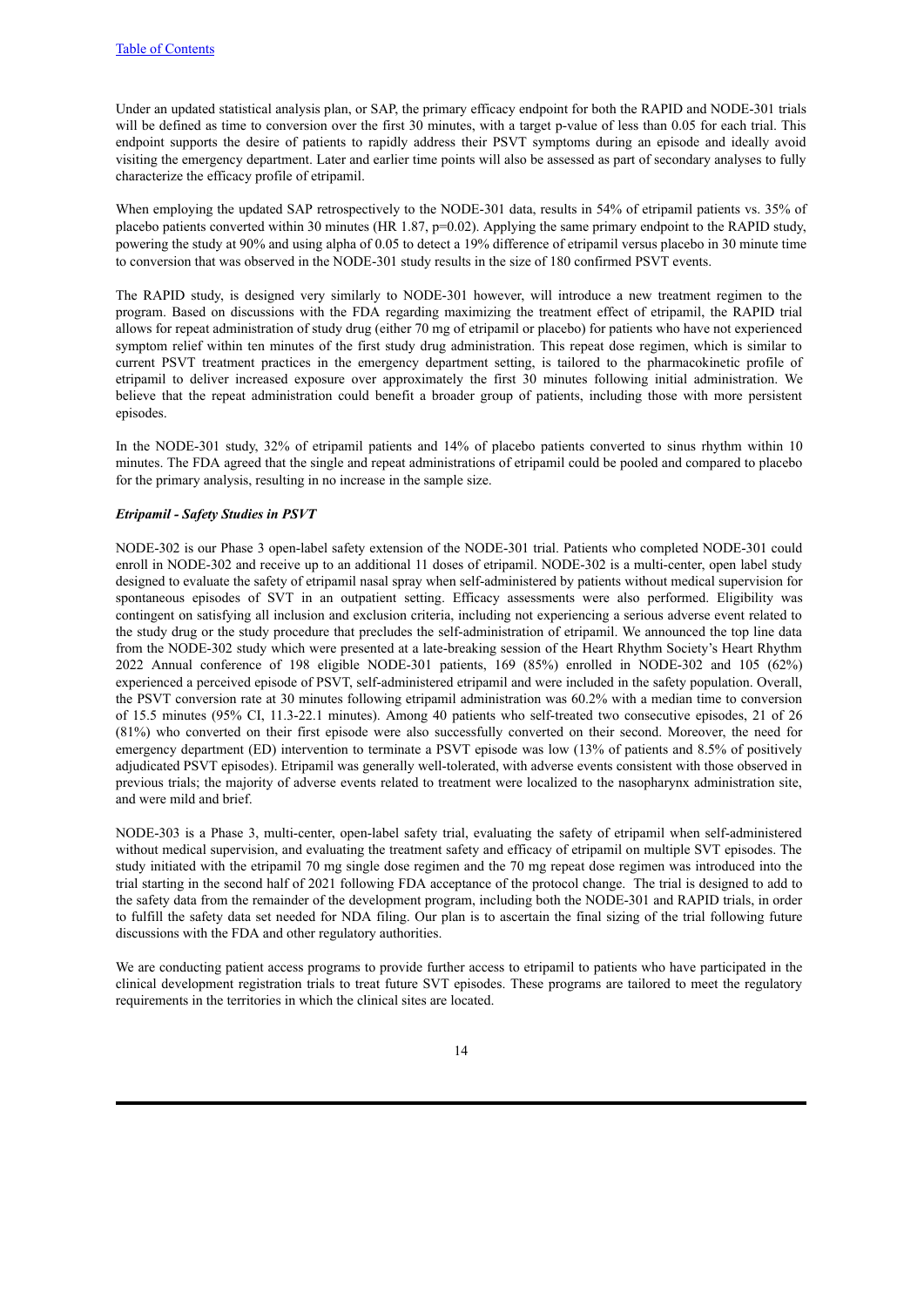# *Etripamil: Atrial Fibrillation and Rapid Ventricular Rate*

As with PSVT, calcium channel blockers are also approved for use in intravenous form for the treatment of some episodes of atrial fibrillation in which patients experience rapid ventricular rates. We began enrollment in a Phase 2 proof-of-concept clinical trial, titled ReVeRA, in the first quarter of 2021 to evaluate the ability of etripamil to reduce ventricular rate in AFib-RVR episodes. The Phase 2 double blind, placebo controlled, proof-of-concept, which will be conducted in Canada in collaboration with the Montreal Heart Institute and other research centers, is expected to enroll approximately 50 patients randomized 1:1 to receive either 70 mg of etripamil nasal spray or placebo. The primary endpoint will assess reduction in ventricular rate, with key secondary endpoints including the time to achieve the maximum reduction in rate and the duration of the effect. The trial is to be conducted in the hospital or emergency department setting under medical supervision.

#### **Operations Overview**

Since the commencement of our operations in 2003, we have devoted substantially all of our resources to performing research and development activities in support of our product development efforts, hiring personnel, raising capital to support and expand such activities, providing general and administrative support for these operations and, more recently preparing for commercialization. We operate our business using a significant outsourcing model. As such, our team is composed of a relatively smaller core of employees who direct a significantly larger number of team members who are outsourced in the forms of vendors and consultants to enable execution of our operational plans. We do not currently have any products approved for sale, and we continue to incur significant research and development and general administrative expenses related to our operations.

Since inception, we have incurred significant operating losses. For the three months ended March 31, 2022 and 2021, we recorded net losses of \$14.0 million and \$12.5 million, respectively. As of March 31, 2022, we had an accumulated deficit of \$220.3 million. We expect to continue to incur significant losses for the foreseeable future. We anticipate that a substantial portion of our capital resources and efforts in the foreseeable future will be focused on completing the necessary development activities required for obtaining regulatory approval and preparing for potential commercialization of our product candidates. We had \$100.2 million of cash, cash equivalents and short-term investments at March 31, 2022.

We expect to continue to incur significant expenses and increasing operating losses for at least the next several years. Our net losses may fluctuate significantly from period to period, depending on the timing of our planned clinical trials and expenditures on other research and development activities. We expect our expenses will increase substantially over time as we:

- continue our ongoing and planned development of etripamil, including our Phase 3 clinical trials of etripamil for the treatment of PSVT and our Phase 2 clinical trial of etripamil for the treatment of AFib-RVR;
- seek marketing approvals for etripamil for the treatment of PSVT. AFIb-RVR and other cardiovascular indications;
- establish a sales, marketing, manufacturing and distribution capability, either directly or indirectly through third parties, to commercialize etripamil or any future product candidate for which we may obtain marketing approval;
- build a portfolio of product candidates through development, or the acquisition or in-license of drugs, product candidates or technologies;
- initiate preclinical studies and clinical trials for etripamil for any additional indications we may pursue, including the clinical trials for the treatment of atrial fibrillation and rapid ventricular rate as well as other areas of unmet medical need, and for any additional product candidates that we may pursue in the future;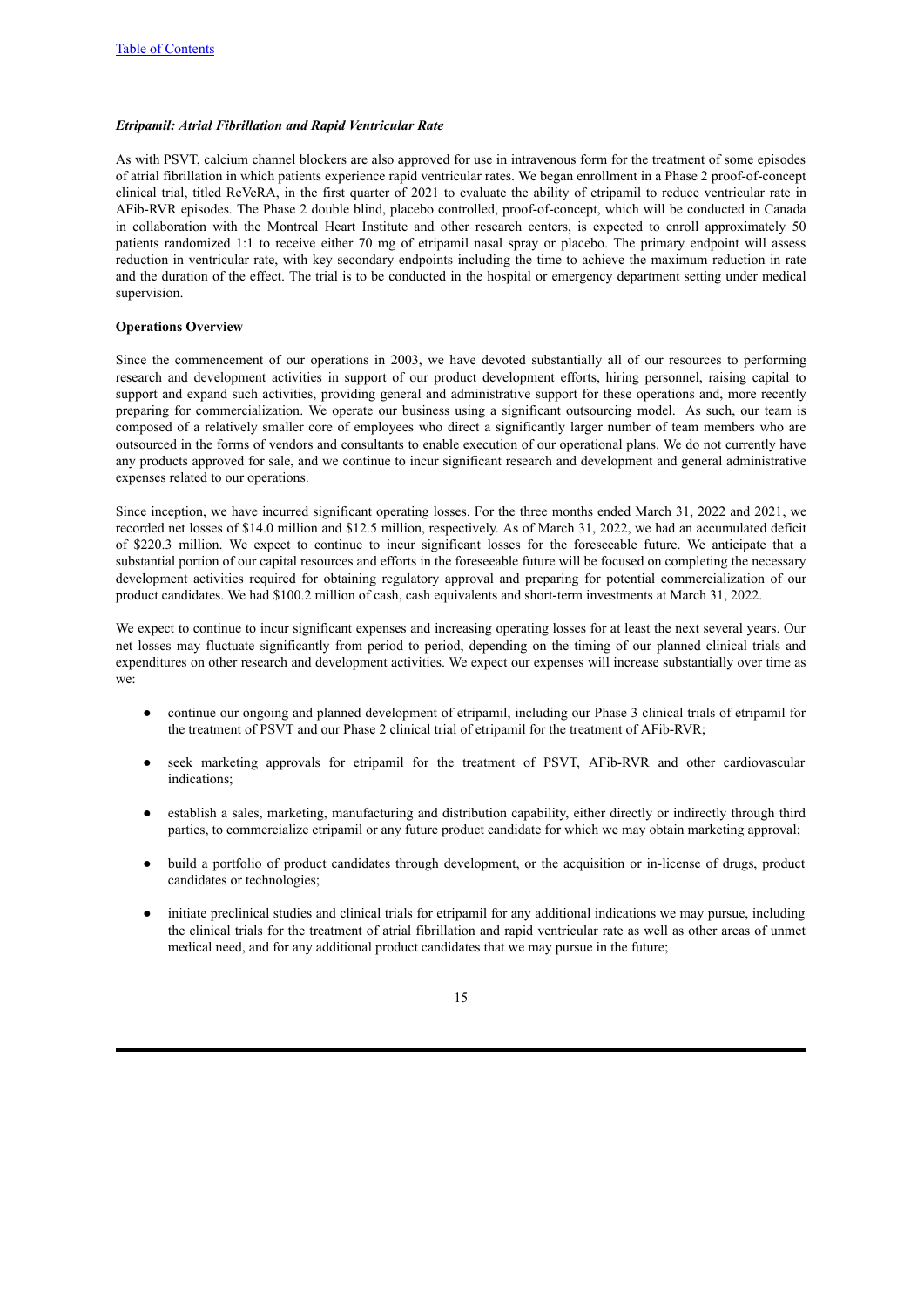- maintain, protect and expand our intellectual property portfolio;
- hire additional clinical, commercial, regulatory and scientific personnel;
- add operational, financial and management information systems and personnel, including personnel to support our product development and planned future commercialization efforts; and
- incur additional legal, accounting, insurance and other expenses associated with operating as a public company.

#### **COVID-19 Business Update**

The periods of reduced global economic activity and volatility, the overall disruption of global healthcare systems and the other risks and uncertainties associated with the pandemic could have a material adverse effect on our business, financial condition, results of operations and growth prospects. Our global workforce utilized a hybrid remote and office based model and this adjustment may adversely impact our business (see below for discussion on Clinical Development impacts). In addition, working at home policies could increase cybersecurity risk and communication disruptions. The ongoing pandemic has resulted in many state, local and foreign governments implementing, and continually making adjustments to, restrictions as the spread and severity of the COVID-19 virus has impacted their territories, including as it relates to newer strains. We continue to monitor the pandemic as we evolve our business continuity plans and response strategy.

#### *Clinical Development*

With respect to clinical development, we have taken measures to maintain patient safety and trial continuity and to preserve study integrity. For our clinical development programs, we have experienced disruptions or delays in our ability to initiate trial sites and enroll and assess patients, and such disruptions or delays may continue. The COVID-19 pandemic continues to impact patient enrollment rates in all of our clinical studies. While COVID-19 resurgences around the world impact different geographies and clinical sites to varying degrees and at different times, the PSVT clinical program average overall enrollment rate has stabilized in 2021, compared to 2020. Enrollment rates are still slower than expected as a result of COVID-19. During the first quarter of 2022, the COVID-19 pandemic delayed the initiation of many proposed RAPID clinical trial sites as some health care institutions prioritized their resources for pandemic related activities with some precluding the initiation of new clinical trials or conduct of existing trials. It also delayed the initiation of clinical trial sites and the enrollment of patients into our ReVeRA trial of etripamil for AFib-RVR performed in the acute care hospital setting in Canada, due to closures of clinical sites as well as to the increased stress that COVID-19 places on Emergency Departments logistics and staff. Given the uncertainty and differing and evolving restrictions applicable to clinical trial sites and participants, additional disruptions and delays are possible. We will continue to monitor the impact of COVID-19 on our planned clinical sites and patient enrollment activities. We could also see an impact on the ability to supply study drug, report trial results, or interact with regulators, ethics committees or other important agencies due to limitations in regulatory authority employee resources or otherwise. In addition, we rely on contract research organizations or other third parties to assist us with clinical trials, and we cannot guarantee that they will continue to perform their contractual duties in a timely and satisfactory manner as a result of the COVID-19 pandemic. If the COVID-19 pandemic continues and persists for an extended period of time, we could experience further significant disruptions to our clinical development timelines, which would adversely affect our business, financial condition, results of operations and growth prospects.

# *Other Financial and Corporate Impacts*

While we expect the COVID-19 pandemic to continue to affect our business operations and financial results, the extent of the impact on our clinical development and regulatory efforts, our corporate development objectives and the value of and market for our common shares, will depend on future developments that are highly uncertain and cannot be predicted with confidence at this time, such as the ultimate duration of the pandemic, travel restrictions, business closure requirements in the United States, Canada, Europe and other countries, the timing and unpredictability of achieving widespread vaccination rates, the effectiveness of any vaccines against new variants, and the timing of the return of the global economy to prepandemic levels. In addition, we may be impacted by general economic, political, and market conditions, including deteriorating market conditions due to investor concerns regarding inflation and Russian hostilities in Ukraine and overall fluctuations in the financial markets in the United States and abroad.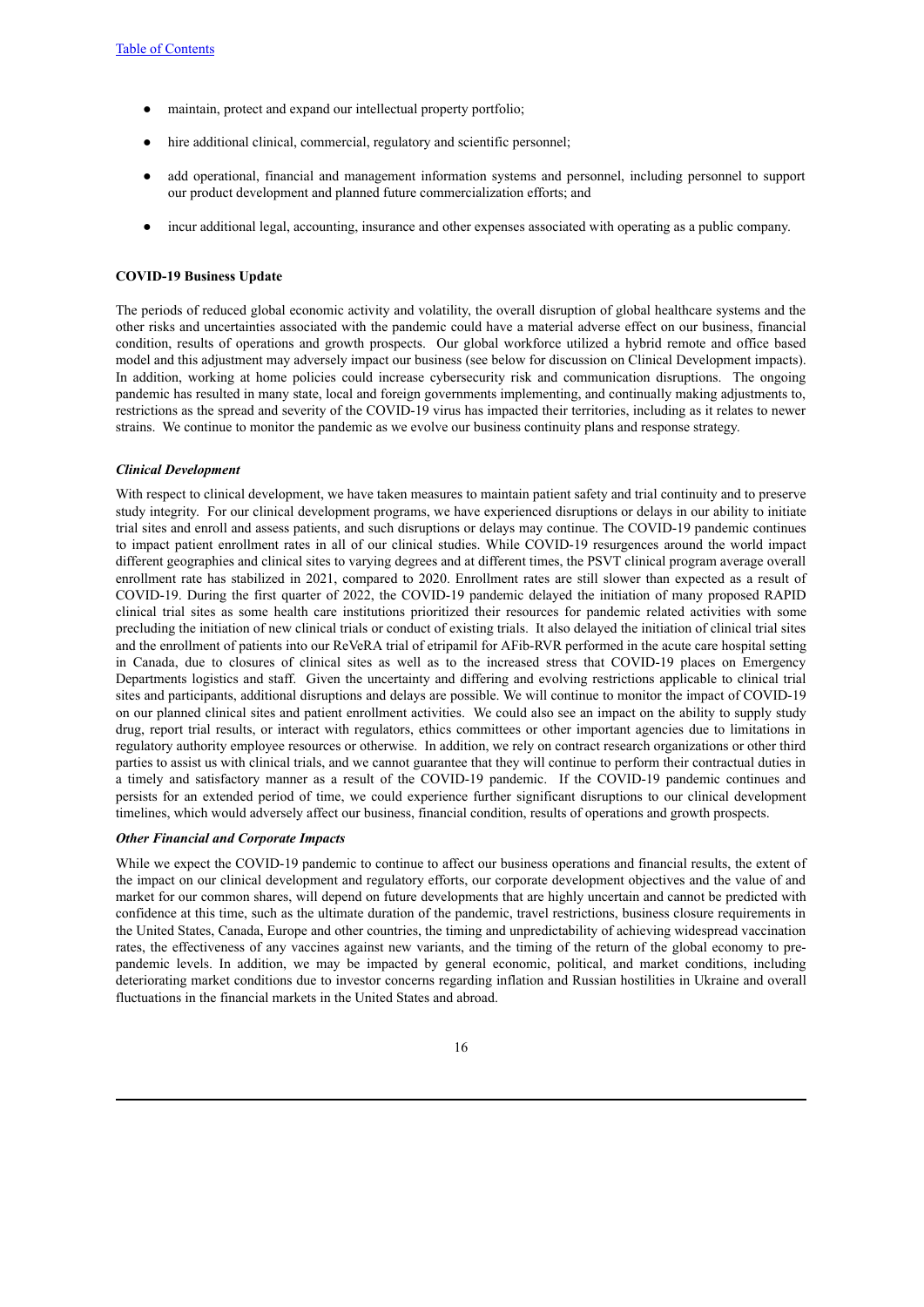#### **Components of Results of Operations**

#### *Research and Development*

Research and development expenses consist primarily of salaries and fees paid to external service providers and also include personnel costs, including share-based compensation expense and other related compensation expenses. We expense research and development costs in the periods in which they are incurred. Costs for certain development activities are recognized based on an evaluation of the progress to completion of specific tasks using information and data provided to us by our vendors, collaborators and third-party service providers.

To date, substantially all of our research and development expenses have been related to the preclinical and clinical development of etripamil. As we advance etripamil or other product candidates for other indications, we expect to allocate our direct external research and development costs across each of the indications or product candidates. Further, while we expect our research and development costs for the development of etripamil in atrial fibrillation with rapid ventricular rate to increase for the ReVeRA clinical trial as we continue to expand this trial, we expect our research and development expenses related to the development of etripamil for PSVT to remain a very large majority of our total research and development expenses.

We expect our research and development expenses to increase as we continue the development of etripamil and prepare to pursue regulatory approval. The process of conducting the necessary clinical research to obtain regulatory approval is costly and time-consuming and is subject to uncertainties and delays, including as a result of the ongoing COVID-19 pandemic. COVID-19 has adversely affected enrollment rates. As a result of the uncertainties discussed above, we are unable to determine the duration and completion costs of our research and development projects or when and to what extent we will generate revenue from the commercialization and sale of our product candidates, if at all.

We recognize the benefit of Canadian research and development tax credits as a reduction of research and development costs for fully refundable investment tax credits.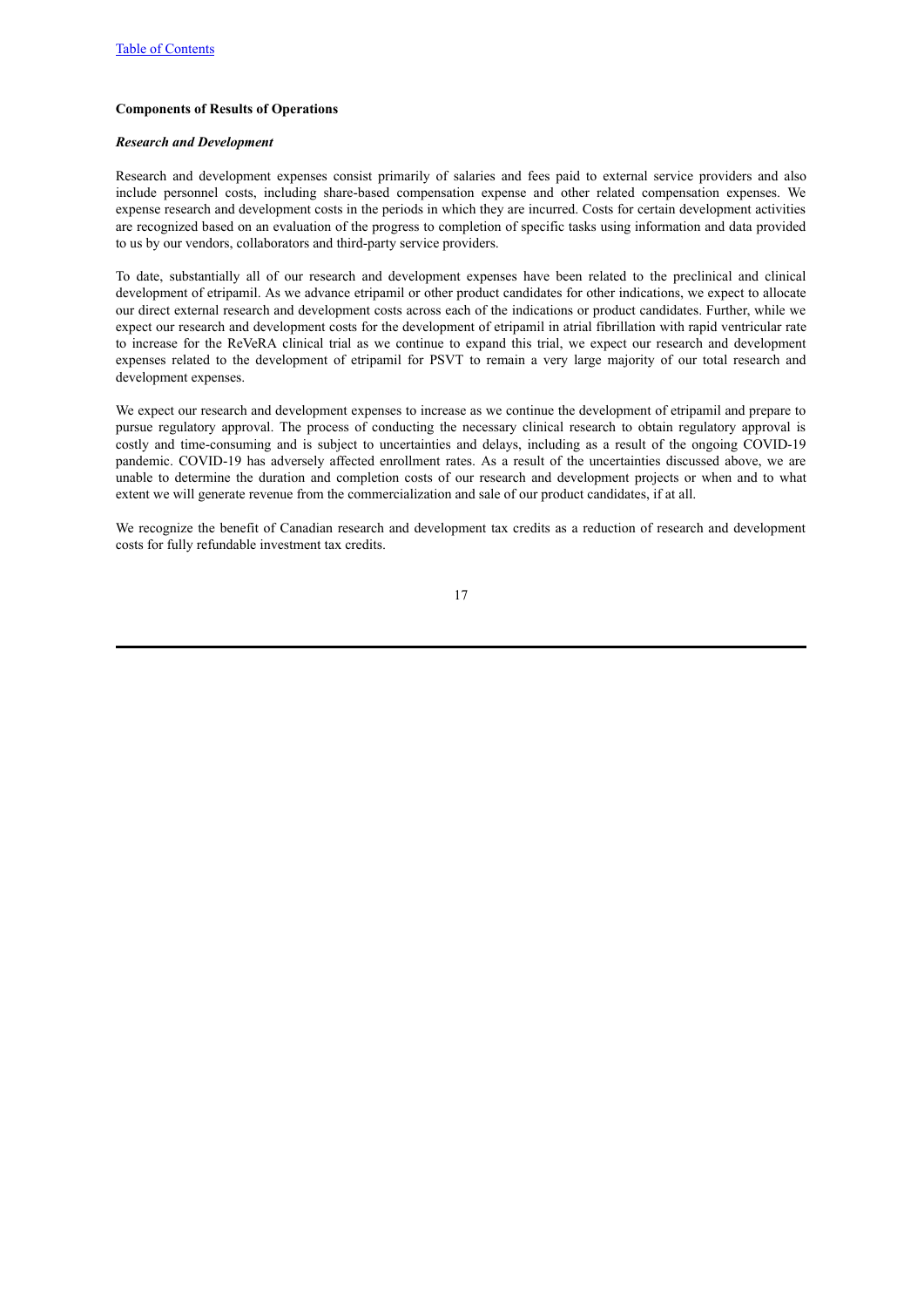#### *General and Administrative*

General and administrative expenses include personnel and related compensation costs, expenses for outside professional services, lease expense, insurance expense and other general administrative expenses. Personnel costs consist of salaries, bonuses, benefits, related payroll taxes and share-based compensation. Outside professional services consist of legal, accounting and audit services and other consulting fees.

We expect to continue to incur expenses as a public company, including expenses related to compliance with the rules and regulations of the Securities and Exchange Commission, or SEC, and those of any national securities exchange on which our securities are traded, additional insurance expenses, investor relations activities, and other administrative and professional services.

#### *Commercial*

Commercial expenses consist primarily of personnel and related compensation costs, market and health economic research, and market development activities for PSVT and, to a lesser extent, AFib-RVR. The focus of these expenses is three-fold: first, we want to leverage rigorous primary and secondary research to fully understand our target disease states from the perspective of the patient, healthcare provider, and payer; second, we want to understand and document the burden of disease posed by PSVT and AFib-RVR from an epidemiology, healthcare resource use, and cost perspective; and third, we want to engage our target patient, physician, and payer stakeholders with evidence-based and compliant educational materials that serve to increase the awareness and understanding of the impact of PSVT and AFib-RVR on patients and the overall healthcare system.

Starting approximately six months to one year before we file our new drug application, or NDA with the FDA, we anticipate our commercial expenses will increase substantially as we invest in the infrastructure, personnel, and operational expenses required to launch our first product in the United States, if approved.

#### *Interest Income*

Interest income primarily consists of interest income from our cash equivalents and short-term investments.

#### **Results of Operations**

## *Comparison of the Three Months Ended March 31, 2022 and 2021*

The following table summarizes our results of operations and changes:

|                                              | Three months ended March 31, |           |           |            |  |  |
|----------------------------------------------|------------------------------|-----------|-----------|------------|--|--|
| (in thousands)                               | 2022                         | 2021      | \$ Change | % Change   |  |  |
|                                              |                              |           |           |            |  |  |
| Operating expenses                           |                              |           |           |            |  |  |
| Research and development, net of tax credits | 8,768                        | 8,595     | 173       | $2.0\%$    |  |  |
| General and administrative                   | 3,643                        | 2,633     | 1,010     | 38.4%      |  |  |
| Commercial                                   | 1,636                        | 1,366     | 270       | 19.8%      |  |  |
| Total operating expenses                     | 14,047                       | 12,594    | 1,453     | 11.5%      |  |  |
| Loss from operations                         | (14, 047)                    | (12, 594) | (1, 453)  | 11.5%      |  |  |
| Interest income, net                         | 40                           | 80        | (40)      | $(50.0)\%$ |  |  |
| Net loss                                     | (14,007)                     | (12, 514) | (1, 493)  | 11.9%      |  |  |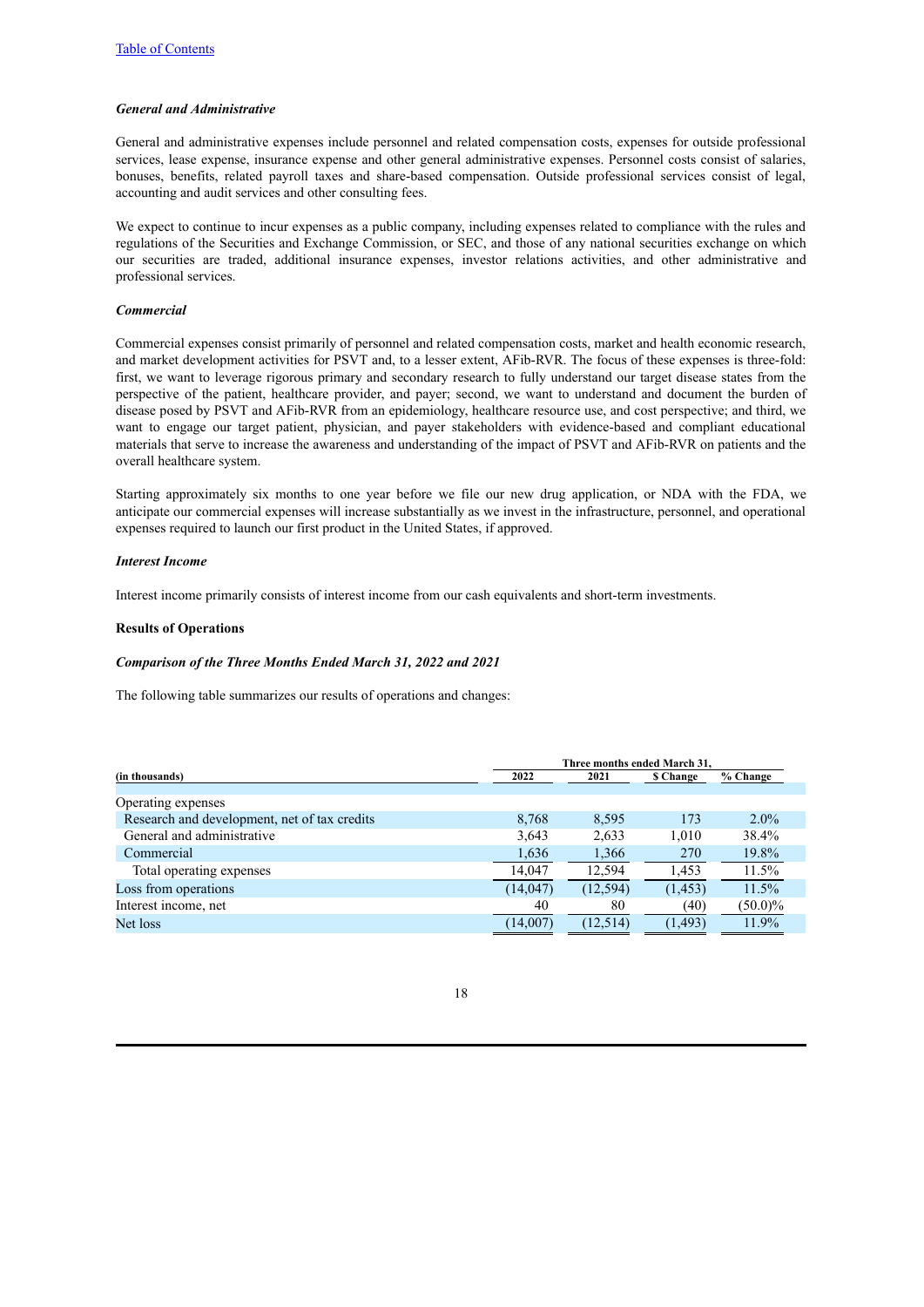#### *Research and Development Expenses*

The following table shows our research and development expenses by type of activity for the three months ended March 31, 2022 and 2021, respectively.

|                                    | Three months ended March 31, |       |  |         |                 |            |
|------------------------------------|------------------------------|-------|--|---------|-----------------|------------|
| (in thousands)                     |                              | 2022  |  | 2021    | <b>S</b> Change | % Change   |
| Clinical                           |                              | 6.697 |  | \$6.789 | (92)            | $(1.4)\%$  |
| Drug manufacturing and formulation |                              | 1.053 |  | 1.416   | (363)           | $(25.6)\%$ |
| Regulatory and other costs         |                              | 1.074 |  | 481     | 593             | 123.3%     |
| Less: R&D tax credits              |                              | (56)  |  | (91)    | 35              | $(38.5)\%$ |
| Total R&D expenses                 |                              | 8.768 |  | \$8.595 | 173             | $2.0\%$    |

Research and development expenses increased by \$0.2 million, or 2.0%, for the three months ended March 31, 2022 compared to the three months ended March 31, 2021. The increase is the result of increased regulatory and regulatory personnel related costs offset by reduced clinical consulting fees and CRO costs. We expect our research and development expenses to increase as we continue the development of etripamil and prepare to pursue regulatory approval. The process of conducting the necessary clinical research to obtain regulatory approval is costly and time-consuming and is subject to uncertainties and delays.

We recognize the benefit of Canadian research and development tax credits as a reduction of research and development costs for fully refundable investment tax credits.

#### *General and Administrative*

For the three months ended March 31, 2022, general and administrative expenses increased by \$1.0 million, or 38.4%, compared to the three months ended March 31, 2021. This change was due to a \$0.5 million increase in personnel related costs, \$0.2 million increase investment in business infrastructure, and \$0.3 million increase in other miscellaneous G&A expenses.

We expect to continue to incur expenses as a public company, including expenses related to compliance with the rules and regulations of the Securities and Exchange Commission, or SEC, and those of any national securities exchange on which our securities are traded, additional insurance expenses, investor relations activities, and other administrative and professional services.

#### *Commercial*

For the three months ended March 31, 2022, commercial expenses increased by \$0.3 million, or 19.8%, compared to the three months ended March 31, 2021. The increase is the result of increased personnel related costs.

Starting approximately six months to one year before we file our new drug application, or NDA with the FDA, we anticipate our commercial expenses will increase substantially as we invest in the infrastructure, personnel and operational expenses required to launch our first product in the United States, if approved.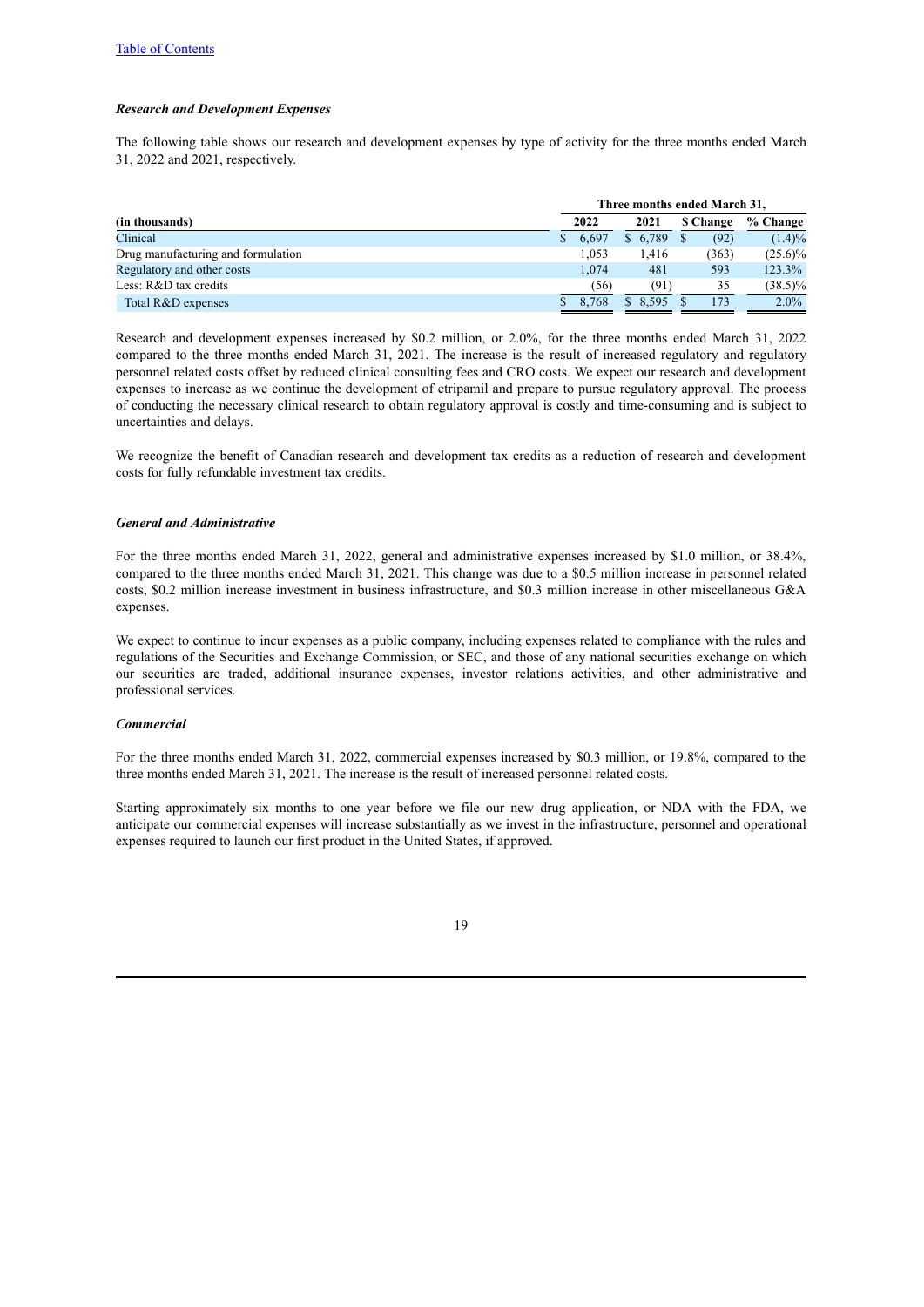#### *Interest Income, net*

Interest income, net, was \$0.04 million and \$0.08 million for the three months ended March 31, 2022 and 2021, respectively. The reduction in interest income was due to lower interest rates earned on investments for the three months ended March 31, 2022 when compared to 2021.

#### **Liquidity and Capital Resources**

#### *Sources of Liquidity*

We have incurred operating losses and experienced negative operating cash flows since our inception, and we anticipate continuing to incur losses for at least the next several years. As of March 31, 2022, we had cash, cash equivalents and short-term investments of \$100.2 million and an accumulated deficit of \$220.3 million.

We have evaluated whether material uncertainties exist relating to clinical trials, the COVID-19 pandemic and the impact on market conditions. The COVID-19 pandemic has had an impact on our business, operations and clinical development timelines. Government orders and restrictions in order to control the spread of the disease have impacted patient recruitment, enrollment and follow-up visits at clinical sites. At the date of the publication of our quarterly report on form 10-Q, it is not possible to reliably estimate the length and severity of these developments. We expect that our current operating plan, existing cash and cash equivalents and access to financing sources to be sufficient to fund our operations and determined that there are no events or conditions that may cast substantial doubt on our ability to continue as a going concern for at least the next 12 months from the date of this filing. Based on our cash and cash equivalents as of March 31, 2022, we expect to be able to support our ongoing operations into second-half of 2023.

#### *Funding Requirements*

We use our cash primarily to fund research and development expenditures. We expect our total research and development expenses to increase as we continue the development of etripamil and prepare to pursue regulatory approval. We expect to incur an increase in general and administrative expenses, and a continued increase in expenses related to commercial activities in 2022 as we focus our efforts on the clinical pathway and potential commercialization of etripamil. We expect to incur increasing operating losses for the foreseeable future as we continue the clinical development of our product candidate. At this time, due to the inherently unpredictable nature of clinical development, we cannot reasonably estimate the costs we will incur and the timelines that will be required to complete development, obtain marketing approval, and commercialize etripamil or any future product candidates, if at all. For the same reasons, we are also unable to predict when, if ever, we will generate revenue from product sales or whether, or when, if ever, we may achieve profitability. Clinical and preclinical development timelines, the probability of success, and development costs can differ materially from expectations.

In addition, we have exclusive development and commercialization rights for etripamil for all indications that we may pursue and as such have the potential to license development and or commercialization rights for etripamil to a potential partner. We plan to establish commercialization and marketing capabilities using a direct sales force to commercialize etripamil in the United States. Outside of the United States, we are considering commercialization strategies that may include collaborations with other companies.

For other new product candidates, our efforts are focused on licensing development and/or commercialization rights from potential partners. In the case of either in-licensing or out-licensing, we cannot forecast when such arrangements will be secured, if at all, and to what degree such arrangements would affect our development and commercialization lans and capital requirements.

The timing and amount of our operating expenditures will depend largely on:

the timing, progress and results of our ongoing and planned clinical trials and other development activities of etripamil in PSVT, AFib-RVR and in other cardiovascular indications;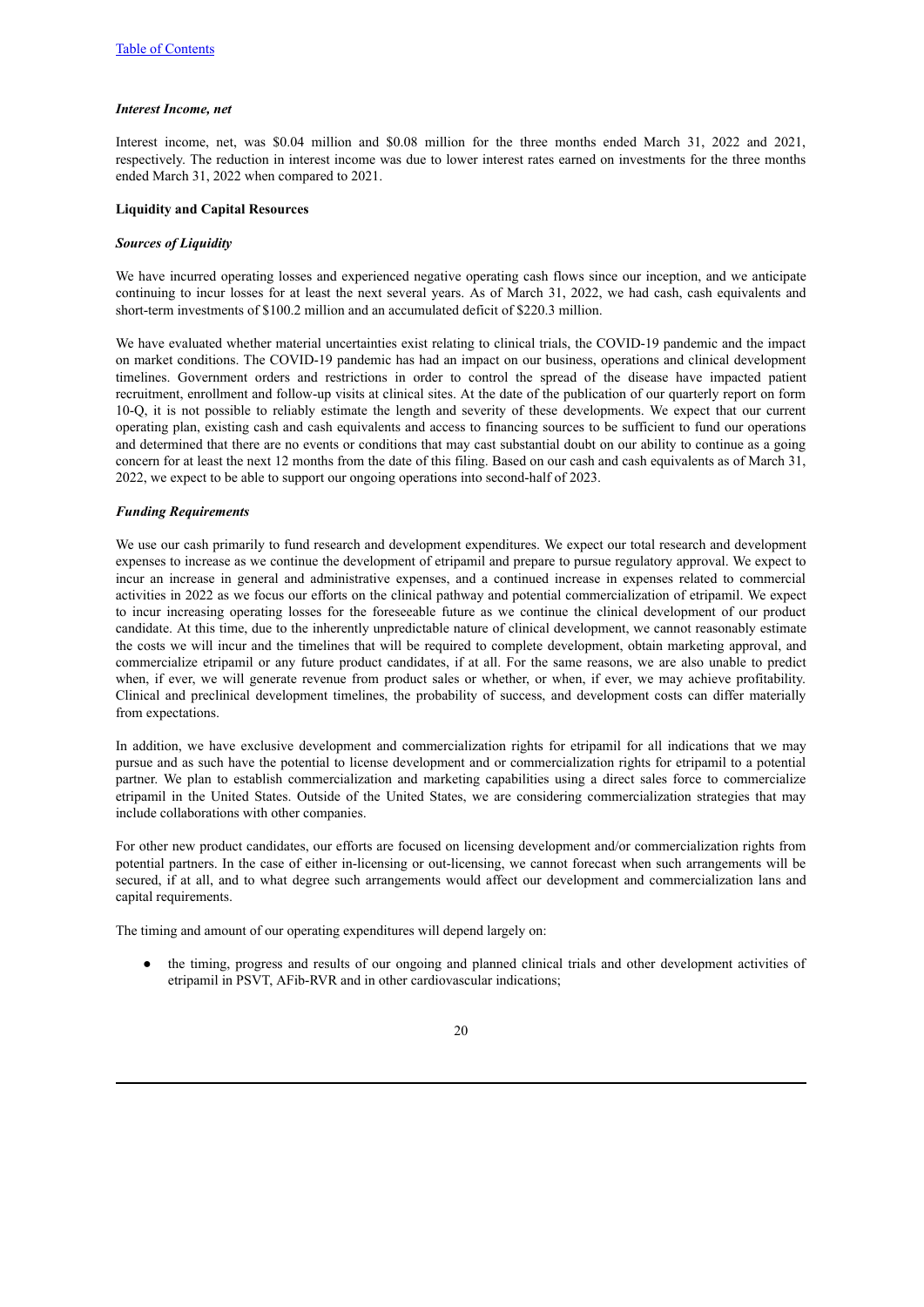- the scope, progress, results and costs of preclinical development, laboratory testing and clinical trials of etripamil for additional indications or any future product candidates that we may pursue;
- our ability to establish collaborations on favorable terms, if at all;
- the ability of vendors and third-party service providers to accurately forecast expenses and deliver on expectations;
- the costs, timing and outcome of regulatory review of etripamil and any future product candidates;
- the costs and timing of future commercialization activities, including product manufacturing, marketing, sales and distribution, for etripamil and any future product candidates for which we receive marketing approval;
- the revenue, if any, received from commercial sales of etripamil and any future product candidates for which we receive marketing approval;
- the costs and timing of preparing, filing and prosecuting patent applications, maintaining and enforcing our intellectual property rights and defending any intellectual property-related claims; and
- the extent to which we acquire or in-license other product candidates and technologies.

Until such time, if ever, as we can generate substantial revenue from product sales, we expect to fund our operations and capital funding needs through equity and/or debt financing. We may also consider entering into collaboration arrangements, similar to the collaboration agreement entered into with Ji Xing, or selectively partnering for clinical development and commercialization. The sale of additional equity would result in additional dilution to our shareholders. The incurrence of debt financing would result in debt service obligations and the instruments governing such debt could provide for operating and financing covenants that restrict our operations or our ability to incur additional indebtedness or pay dividends, among other items. In addition, the COVID-19 pandemic, the Russian invasion of Ukraine and the implementation of a tightening monetary policy has contributed to periods of reduced global economic activity and volatility. If these and other events contributes to future periods of disruption of the global financial markets, we could experience an inability to access additional capital, which could in the future negatively affect our operations. If we are not able to secure adequate additional funding, we may be forced to make reductions in spending, extend payment terms with suppliers, liquidate assets where possible, and/or suspend or curtail planned programs. Any of these actions could materially and adversely affect our business, financial condition and results of operations.

#### **Discussion of Cash Flows**

The following table summarizes our cash flows for the periods indicated:

|                                                             | Three months ended March 31. |           |           |             |
|-------------------------------------------------------------|------------------------------|-----------|-----------|-------------|
| (in thousands)                                              | 2022                         | 2021      | \$ Change | % Change    |
| Net cash (used in) provided by:                             |                              |           |           |             |
| Operating activities                                        | (13,949)                     | (12, 470) | (1, 479)  | 11.9%       |
| Investing activities                                        | (8,000)                      | 12,000    | (20.000)  | $(166.7)\%$ |
| Financing activities                                        | 49                           | 19        | 30        | 157.9%      |
| Net decrease in cash and cash equivalents during the period | (21,900)                     | (451)     | (21, 449) |             |

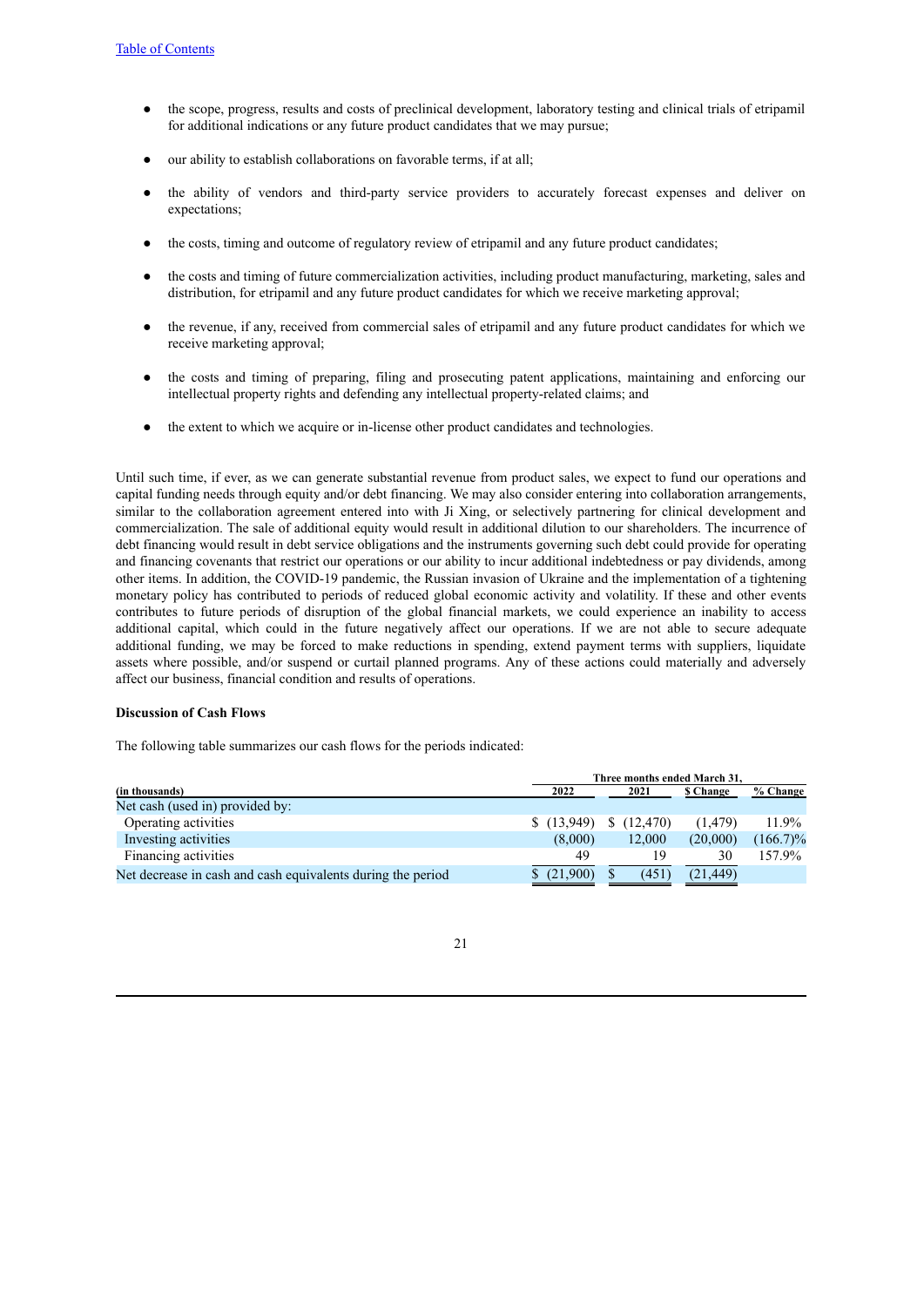#### *Operating Activities*

Net cash used in operating activities during the three months ended March 31, 2022 was \$13.9 million, which consisted of a net loss of \$14.0 million and a net change of \$2.2 million in our operating assets and liabilities offset by non-cash charges of \$2.1 million related to share-based compensation and depreciation expenses.

Net cash used in operating activities during the three months ended March 31, 2021 was \$12.4 million, which consisted of a net loss of \$12.5 million and a net change of \$1.4 million in our operating assets and liabilities offset by non-cash charges of \$1.4 million related to share-based compensation expense for grants to employees, board directors and consultants. The change in our net operating assets and liabilities was mainly due to a decrease of \$0.4 million for accounts payable and accrued liabilities and an increase of \$0.9 million for prepaid expenses.

#### *Investing Activities*

In the three months ended March 31, 2022 we acquired \$8.0 million of short-term investments. In the three months ended March 31, 2021, we redeemed \$12.0 million of short-term investments.

#### *Financing Activities*

In the three months ended March 31, 2022, our financing activities provided a de minimis amount of proceeds from the exercise of share options. In the three months ended March 31, 2021, our financing activities provided a de minimis amount of proceeds from the exercise of share options.

We have not entered into off-balance sheet arrangements.

#### **Contractual Obligations**

During the three months ended March 31, 2022, there were no material changes to our contractual obligations and commitments described under "Management's Discussion and Analysis of Financial Condition and Results of Operations" in our Annual Report on Form 10-K, filed with the SEC on March 24, 2022.

#### **Critical Accounting Estimates**

Our management's discussion and analysis of our financial condition and results of operations is based on our unaudited interim consolidated financial statements as of March 31, 2022, which have been prepared in accordance with United States generally accepted accounting principles, or U.S. GAAP and on a basis consistent with those accounting principles followed by us. The preparation of these consolidated financial statements requires our management to make judgments and estimates that affect the reported amounts of assets and liabilities and the disclosure of contingent assets and liabilities at the date of the financial statements, as well as the reported revenue generated and expenses incurred during the reporting periods. Our estimates are based on our historical experience and on various other factors that we believe are reasonable under the circumstances, the results of which form the basis for making judgments about the carrying value of assets and liabilities that are not readily apparent from other sources. Significant estimates and judgments include, but are not limited to:

- Estimates of the percentage of work completed of the total work over the life of the individual trial in accordance with agreements established with CROs, CMOs and clinical trial sites which in turn impact the research & development expenses.
- Estimate of the grant date fair value share options granted to employees, consultants and direct, and the resulting share-based compensation expense, using the Black-Scholes option-pricing model.

Accordingly, actual results may differ from these judgments and estimates under different assumptions or conditions and any such differences may be material. We believe that the accounting policies discussed below are critical to understanding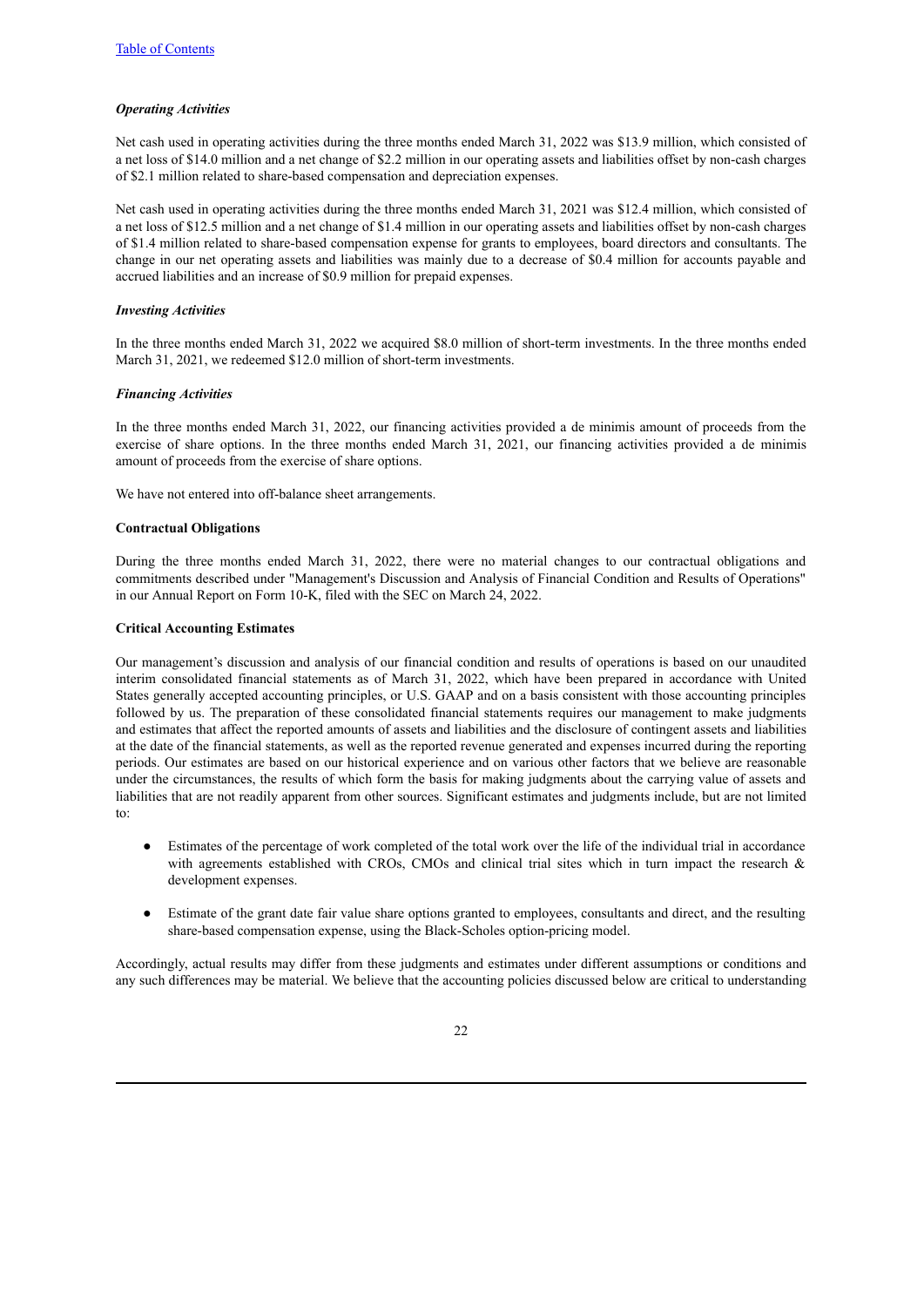our historical and future performance, as these policies relate to the more significant areas involving management's judgments and estimates.

#### **a) Research & Development Expenses — Accruals**

Research and development costs are charged against income in the period of expenditure. Our research and development costs consist primarily of salaries and fees paid to CROs and to CMO.

Clinical trial expenses include direct costs associated with CROs, direct CMO costs for the formulation and packaging of clinical trial material, as well as investigator and patient-related costs at sites at which our trials are being conducted. Direct costs associated with our CROs and CMOs are generally payable on a time-and-materials basis, or when milestones are achieved. The invoicing from clinical trial sites can lag several months. We record expenses for our clinical trial activities performed by third parties based upon estimates of the percentage of work completed of the total work over the life of the individual trial in accordance with agreements established with CROs and clinical trial sites. We determine the estimates through discussions with internal clinical personnel, CROs and CMOs as to the progress or stage of completion of trials or services and the agreed-upon fee to be paid for such services based on facts and circumstances known to us as of each consolidated balance sheet date. The actual costs and timing of clinical trials are highly uncertain, subject to risks and may change depending upon a number of factors, including our clinical development plan. If the actual timing of the performance of services of the level of effort varies from the estimate, we will adjust the accrual accordingly. Adjustments to prior period estimates have not been material. We recognize the benefit of Canadian research and development tax credits as a reduction of research and development costs for fully refundable investment tax credits and as a reduction of income taxes for investment tax credits that can only be claimed against income taxes payable when there is reasonable assurance that the claim will be recovered.

#### **b) Share-Based Compensation**

We recognize compensation costs related to share options granted to employees, consultants and directors based on the estimated fair value of the awards on the date of grant. We estimate the grant date fair value, and the resulting share-based compensation expense, using the Black-Scholes option-pricing model. This Black-Scholes option pricing model uses various inputs to measure fair value, including estimated fair value of our underlying common shares at the grant date, expected term, estimated volatility, risk-free interest rate and expected dividend yields of our common shares. The estimated volatility creates a critical estimate because we have not been a public company long enough to demonstrate our own historical volatility. The grant date fair value of the share-based awards is recognized on a straight-line basis over the requisite service periods, which are generally the vesting period of the respective awards. Forfeitures are accounted for as they occur.

#### **Recent Accounting Pronouncements**

Refer to Note 2, "Summary of Significant Accounting Policies", for a discussion of recent accounting pronouncements and to the notes to our audited consolidated financial statements as of December 31, 2021 appearing in our Annual Report on Form 10-K, filed with the SEC on March 24, 2022.

#### **Emerging Growth Company Status**

The Jumpstart Our Business Startups Act of 2012 permits an "emerging growth company" such as us to take advantage of an extended transition period to comply with new or revised accounting standards applicable to public companies until those standards would otherwise apply to private companies. We have irrevocably elected to "opt out" of this provision and, as a result, we comply with new or revised accounting standards when they are required to be adopted by public companies that are not emerging growth companies.

#### <span id="page-24-0"></span>**Item 3. Quantitative and Qualitative Disclosures About Market Risk.**

The primary objective of our investment activities is to preserve principal and liquidity while maximizing income without significantly increasing risk. We are exposed to market risks in the ordinary course of our business. These risks primarily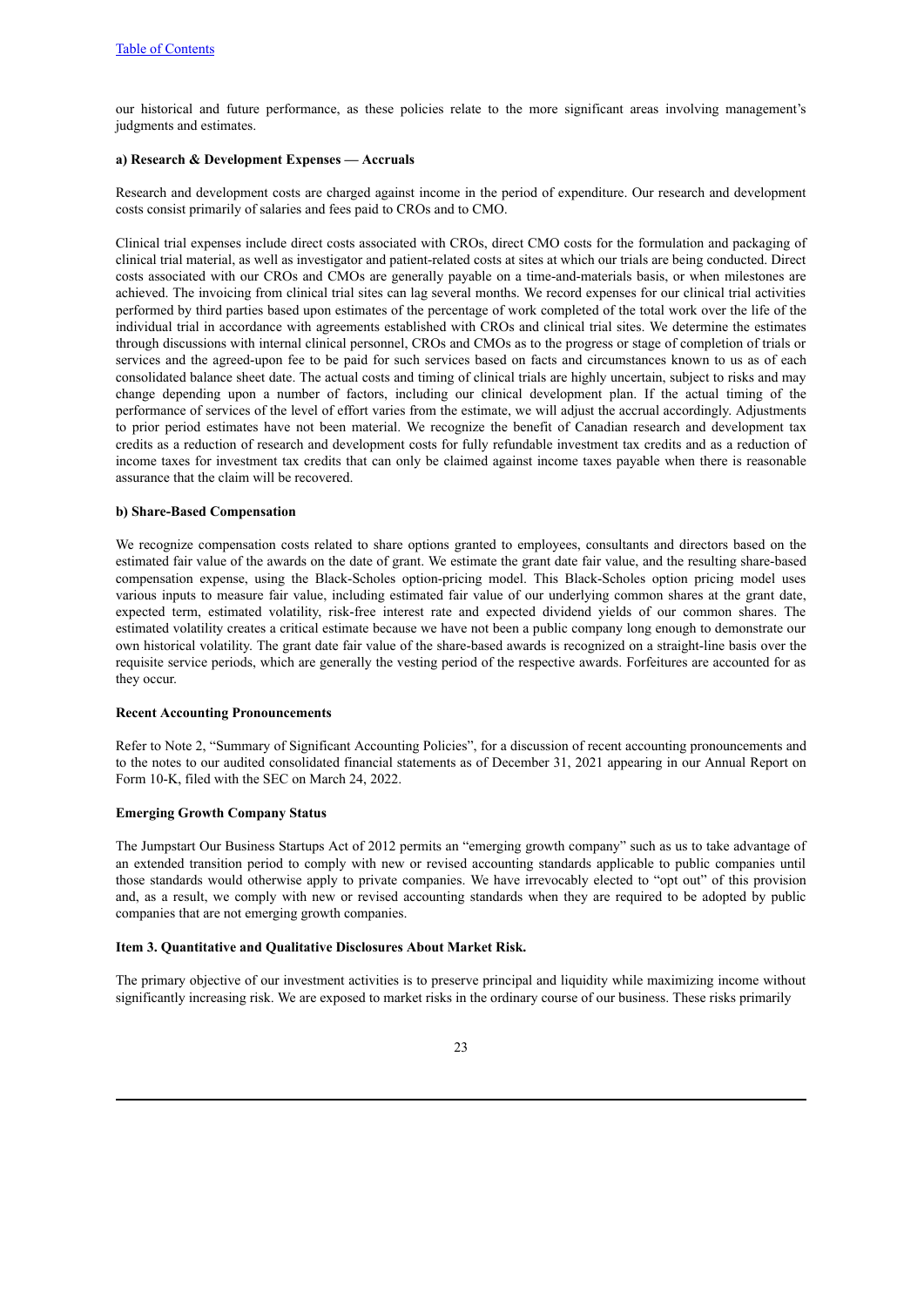relate to interest rate risks. We had cash, cash equivalents and short-term investments of \$100.2 million as of March 31, 2022, which consist primarily of bank deposits and guaranteed investment certificates. We do not enter into investments for trading or speculative purposes. Due to the short-term nature of our investment portfolio, we do not believe an immediate 10% increase or decrease in interest rates would have a material effect on the fair market value of our portfolio, and accordingly we do not expect our operating results or cash flows to be materially affected by a sudden change in market interest rates.

We undertake certain transactions in Canadian dollars and as such are subject to risk due to fluctuations in exchange rates. Canadian dollar denominated payables are paid at the converted rate as due. We do not use derivative instruments to hedge exposure to foreign exchange rate risk due to the low volume of transactions denominated in foreign currencies. On March 31, 2022, our net monetary exposure denominated in Canadian dollars was \$2.7 million.

Our operating results and financial position are reported in U.S. dollars in our consolidated financial statements. The fluctuation of the Canadian dollar in relation to the U.S. dollar might, consequently, have an impact upon our loss and may also affect the value of our assets and the amount of shareholders' equity.

We do not believe that inflation and changing prices had a significant impact on our results of operations for any periods presented herein. We do not have a formal hedging program with respect to foreign currency. A 10% increase or decrease in current exchange rates would not have a material effect on our consolidated financial results.

#### <span id="page-25-0"></span>**Item 4. Controls and Procedures.**

#### **Evaluation of Disclosure Controls and Procedures.**

We maintain "disclosure controls and procedures," as defined in Rules 13a-15(e) and 15d-15(e) under the Securities Exchange Act of 1934, as amended, or the Exchange Act, that are designed to ensure that information required to be disclosed in the reports that we file or submit under the Exchange Act is (1) recorded, processed, summarized and reported, within the time periods specified in the SEC's rules and forms and (2) accumulated and communicated to our management, including our principal executive officer and principal financial officer, to allow timely decisions regarding required disclosure. Management recognizes that any controls and procedures, no matter how well designed and operated, can provide only reasonable assurance of achieving their objectives and management necessarily applies its judgment in evaluating the cost-benefit relationship of possible controls and procedures.

Our management, with the participation of our Chief Executive Officer and Chief Financial Officer, evaluated the effectiveness of our disclosure controls and procedures as of March 31, 2022. Based upon the evaluation, our Chief Executive Officer and Chief Financial Officer concluded that, as of such date, our disclosure controls and procedures were effective at a reasonable assurance level.

#### **Changes in Internal Control over Financial Reporting.**

There were no changes in our internal control over financial reporting during the period covered by this Quarterly Report on Form 10-Q that have materially affected, or are reasonably likely to materially affect, our internal control over financial reporting. We have not experienced any material impact to our internal controls over financial reporting despite the fact that our employees have worked remotely due to the COVID-19 pandemic. We are continually monitoring and assessing the COVID-19 situation on our internal controls to minimize the impact on their design and operating effectiveness.

#### **Inherent Limitations on Effectiveness of Controls.**

Our management, including our Chief Executive Officer and Chief Financial Officer, believes that our disclosure controls and procedures and internal control over financial reporting are designed to provide reasonable assurance of achieving their objectives and are effective at the reasonable assurance level. However, our management does not expect that our disclosure controls and procedures or our internal control over financial reporting will prevent all errors and all fraud. A control system, no matter how well conceived and operated, can provide only reasonable, not absolute, assurance that the objectives of the control system are met. Further, the design of a control system must reflect the fact that there are resource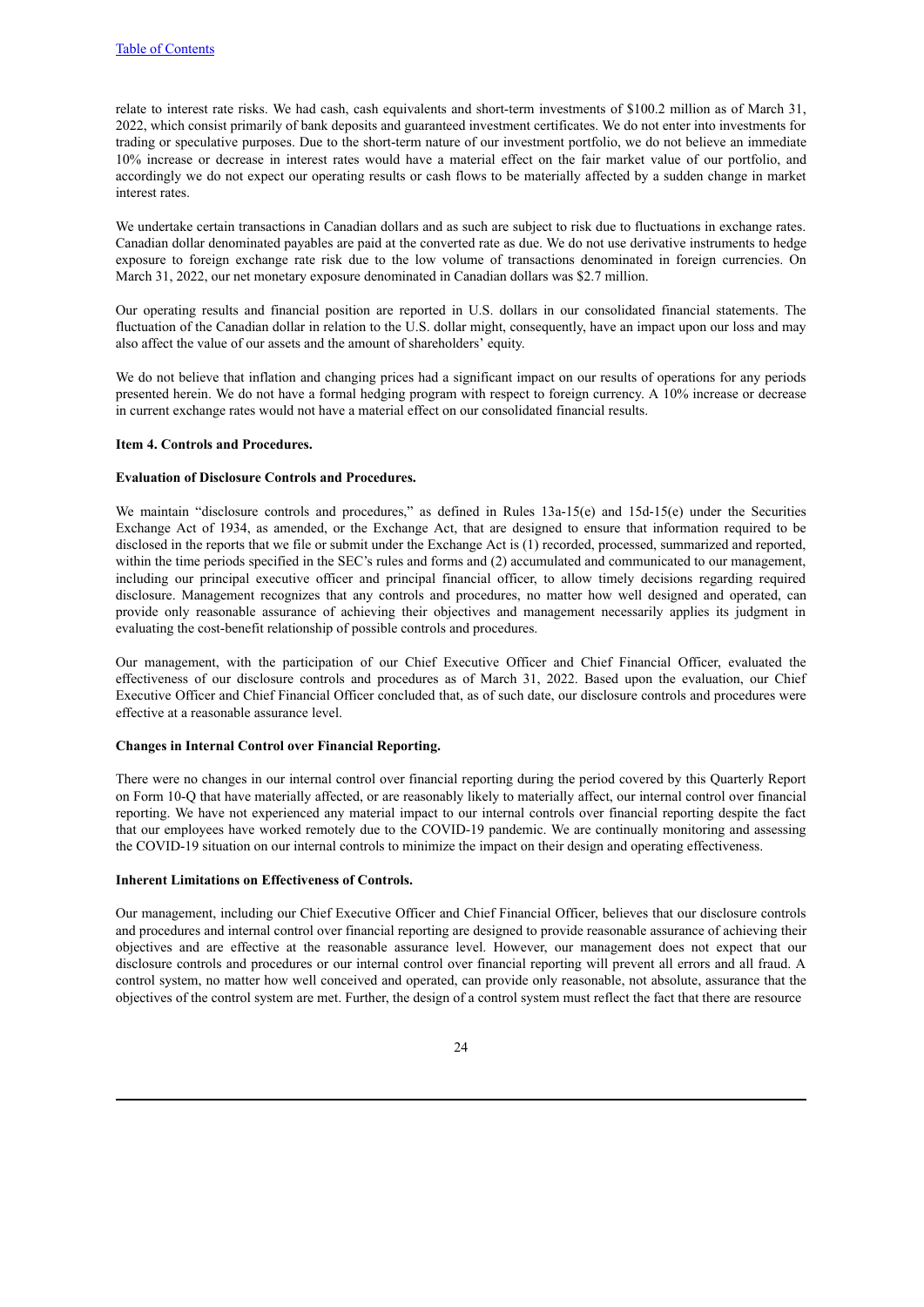constraints, and the benefits of controls must be considered relative to their costs. Because of the inherent limitations in all control systems, no evaluation of controls can provide absolute assurance that all control issues and instances of fraud, if any, have been detected. These inherent limitations include the realities that judgments in decision making can be faulty, and that breakdowns can occur because of a simple error or mistake. Additionally, controls can be circumvented by the individual acts of some persons, by collusion of two or more people or by management override of the controls. The design of any system of controls also is based in part upon certain assumptions about the likelihood of future events, and there can be no assurance that any design will succeed in achieving its stated goals under all potential future conditions; over time, controls may become inadequate because of changes in conditions, or the degree of compliance with policies or procedures may deteriorate. Because of the inherent limitations in a cost-effective control system, misstatements due to error or fraud may occur and not be detected.

# <span id="page-26-0"></span>**PART II—OTHER INFORMATION**

#### <span id="page-26-1"></span>**Item 1. Legal Proceedings.**

From time to time, we may become involved in legal proceedings arising in the ordinary course of our business. We are not currently a party to any material legal proceedings, and we are not aware of any pending or threatened legal proceeding against us that we believe could have an adverse effect on our business, operating results or financial condition.

#### <span id="page-26-2"></span>**Item 1A. Risk Factors**

There have been no material changes from the risk factors previously disclosed in Part I, Item 1A. in our Annual Report on Form 10-K, filed with the SEC and under Milestone's SEDAR profile at www.sedar.com on March 24, 2022.

#### <span id="page-26-3"></span>**Item 2. Unregistered Sales of Equity Securities and Use of Proceeds.**

*Recent Sales of Unregistered Equity Securities*

None

# <span id="page-26-4"></span>**Item 3. Defaults Upon Senior Securities.**

Not applicable

#### <span id="page-26-5"></span>**Item 4. Mine Safety Disclosures.**

Not applicable

#### <span id="page-26-6"></span>**Item 5. Other Information.**

Not applicable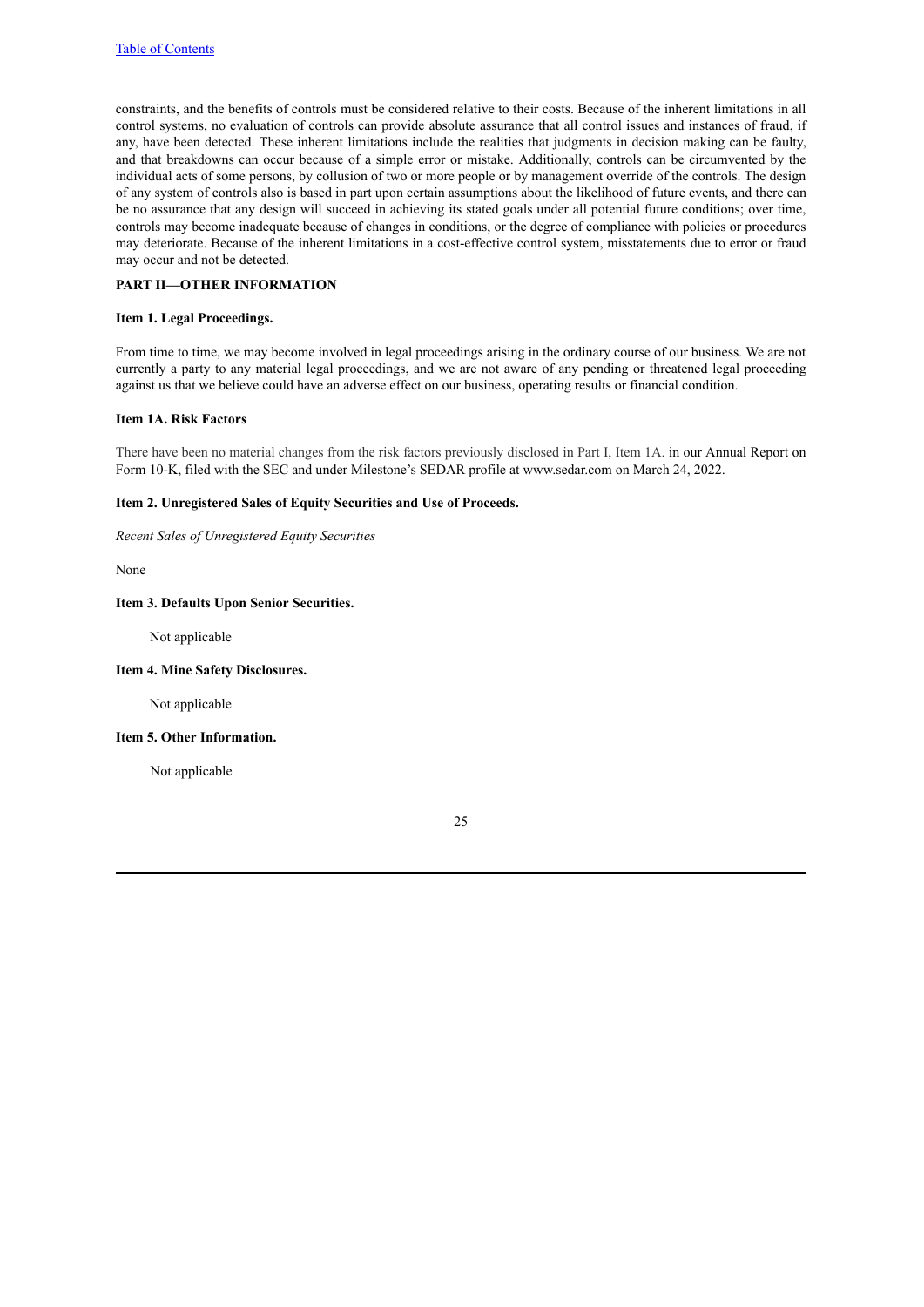# <span id="page-27-0"></span>**Item 6. Exhibits.**

| Exhibit<br><b>Number</b> | Description                                                                                                 |
|--------------------------|-------------------------------------------------------------------------------------------------------------|
|                          |                                                                                                             |
| 3.1                      | <u>Amended Articles of Incorporation of the Company (incorporated herein by reference to Exhibit 3.1 to</u> |
|                          | the Company's Current Report on Form 8-K (File No. 001-38899), filed with the SEC on May 15,                |
|                          | 2019).                                                                                                      |
| 3.2                      | <u>Amended and Restated Bylaws of the Company (incorporated herein by reference to Exhibit 3.2 to the</u>   |
|                          | Company's Current Report on Form 8-K (File No. 001-38899), filed with the SEC on May 15, 2019).             |
| 31.1                     | Certification of Principal Executive Officer Pursuant to Rules $13a-14(a)$ and $15d-14(a)$ under the        |
|                          | Securities Exchange Act of 1934, as Adopted Pursuant to Section 302 of the Sarbanes-Oxley Act of            |
|                          | 2002.                                                                                                       |
| 31.2                     | Certification of Principal Financial Officer Pursuant to Rules 13a-14(a) and 15d-14(a) under the            |
|                          | Securities Exchange Act of 1934, as Adopted Pursuant to Section 302 of the Sarbanes-Oxley Act of            |
|                          | 2002.                                                                                                       |
| $32.1*$                  | Certification of Principal Executive Officer and Principal Financial Officer pursuant to 18 U.S.C.          |
|                          | Section 1350, as adopted pursuant to Section 906 of the Sarbanes-Oxley Act of 2002.                         |
| 101.INS                  | Inline XBRL Instance Document                                                                               |
| 101.SCH                  | Inline XBRL Taxonomy Extension Schema Document                                                              |
| 101.CAL                  | Inline XBRL Taxonomy Extension Calculation Linkbase Document                                                |
| 101.DEF                  | Inline XBRL Taxonomy Extension Definition Linkbase Document                                                 |
| 101.LAB                  | Inline XBRL Taxonomy Extension Label Linkbase Document                                                      |
| 101.PRE                  | Inline XBRL Taxonomy Extension Presentation Linkbase Document                                               |
| 104                      | The cover page from the Company's Quarterly Report on Form 10-Q for the quarter ended March 31,             |
|                          | 2022, formatted in Inline XBRL.                                                                             |

<sup>\*</sup> Furnished herewith and not deemed to be "filed" for purposes of Section 18 of the Exchange Act, and shall not be deemed to be incorporated by reference into any filing under the Securities Act of 1933, as amended, or the Exchange Act (whether made before or after the date of the Form 10-Q), irrespective of any general incorporation language contained in such filing.

+ Certain portions of this exhibit have been omitted pursuant to Item 601(b)(10) of Regulation S-K. The Registrant hereby undertakes to furnish to the SEC, upon request, copies of any such instruments.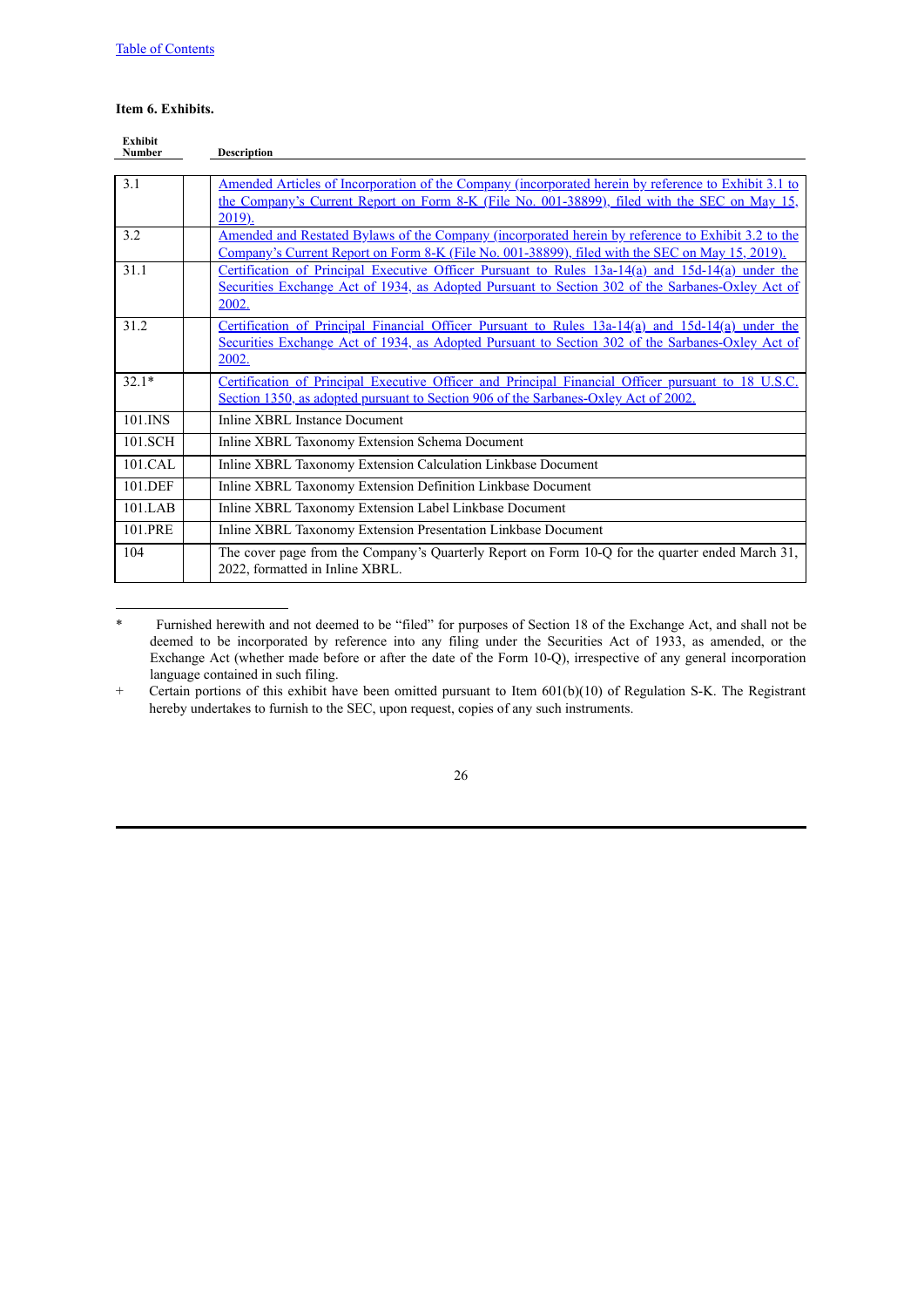# **SIGNATURES**

Pursuant to the requirements of the Securities Exchange Act of 1934, the registrant has duly caused this report to be signed on its behalf by the undersigned thereunto duly authorized.

Date: May 12, 2022 By: /s/ Joseph Oliveto

MILESTONE PHARMACEUTICALS INC.

**Joseph Oliveto President and Chief Executive Officer (Principal Executive Officer)**

Date: May 12, 2022 By: /s/ Amit Hasija

**Amit Hasija Chief Financial Officer (Principal Financial Officer and Principal Accounting Officer)**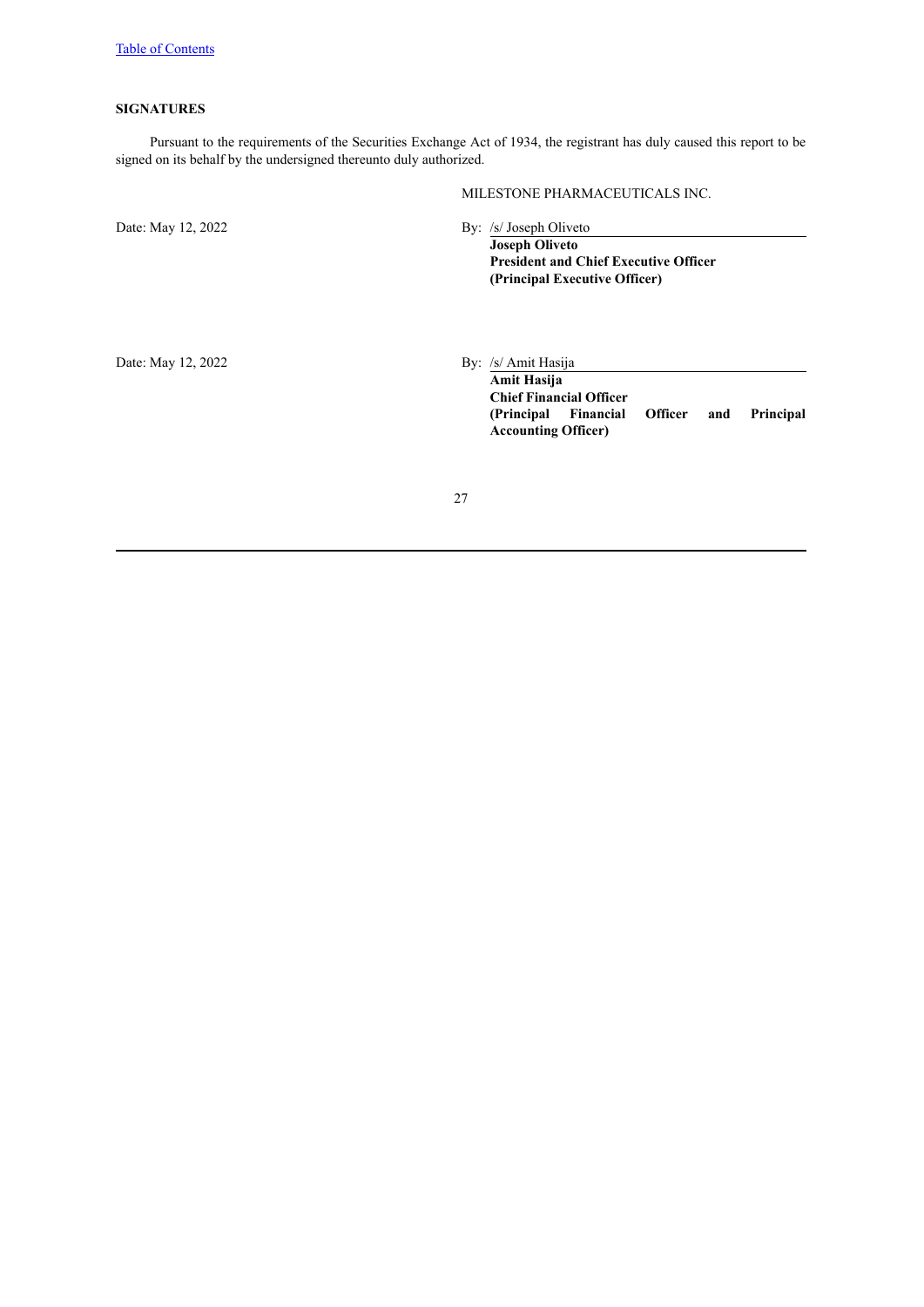## **CERTIFICATION PURSUANT TO RULES 13a-14(a) AND 15d-14(a) UNDER THE SECURITIES EXCHANGE ACT OF 1934, AS ADOPTED PURSUANT TO SECTION 302 OF THE SARBANES-OXLEY ACT OF 2002**

<span id="page-29-0"></span>I, Joseph Oliveto, certify that:

- 1. I have reviewed this Quarterly Report on Form 10-Q of Milestone Pharmaceuticals Inc.;
- 2. Based on my knowledge, this report does not contain any untrue statement of a material fact or omit to state a material fact necessary to make the statements made, in light of the circumstances under which such statements were made, not misleading with respect to the period covered by this report;
- 3. Based on my knowledge, the financial statements, and other financial information included in this report, fairly present in all material respects the financial condition, results of operations and cash flows of the registrant as of, and for, the periods presented in this report;
- 4. The registrant's other certifying officer(s) and I are responsible for establishing and maintaining disclosure controls and procedures (as defined in Exchange Act Rules 13a-15(e) and 15d-15(e)) and internal control over financial reporting (as defined in Exchange Act Rules 13a-15(f) and 15d-15(f)) for the registrant and have:
	- (a) Designed such disclosure controls and procedures, or caused such disclosure controls and procedures to be designed under our supervision, to ensure that material information relating to the registrant, including its consolidated subsidiaries, is made known to us by others within those entities, particularly during the period in which this report is being prepared;
	- (b) Designed such internal control over financial reporting, or caused such internal control over financial reporting to be designed under our supervision, to provide reasonable assurance regarding the reliability of financial reporting and the preparation of financial statements for external purposes in accordance with generally accepted accounting principles;
	- (c) Evaluated the effectiveness of the registrant's disclosure controls and procedures and presented in this report our conclusions about the effectiveness of the disclosure controls and procedures, as of the end of the period covered by this report based on such evaluation; and
	- (d) Disclosed in this report any change in the registrant's internal control over financial reporting that occurred during the registrant's most recent fiscal quarter (the registrant's fourth fiscal quarter in the case of an annual report) that has materially affected, or is reasonably likely to materially affect, the registrant's internal control over financial reporting; and
- 5. The registrant's other certifying officer(s) and I have disclosed, based on our most recent evaluation of internal control over financial reporting, to the registrant's auditors and the audit committee of the registrant's board of directors (or persons performing the equivalent functions):
	- (a) All significant deficiencies and material weaknesses in the design or operation of internal control over financial reporting which are reasonably likely to adversely affect the registrant's ability to record, process, summarize and report financial information; and
	- (b) Any fraud, whether or not material, that involves management or other employees who have a significant role in the registrant's internal control over financial reporting.

Date: May 12, 2022

/s/ Joseph Oliveto

Joseph Oliveto President and Chief Executive Officer (Principal Executive Officer)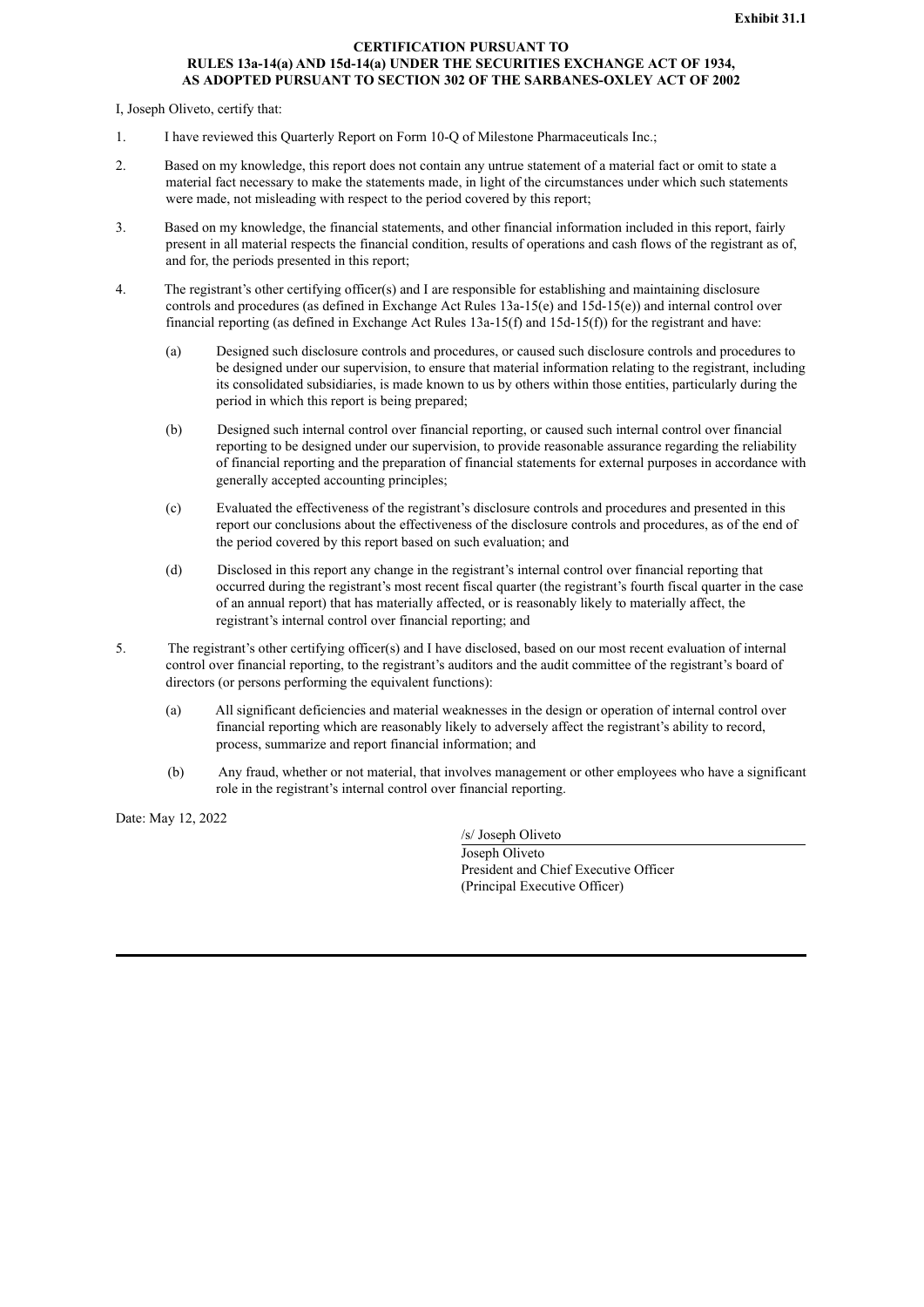## **CERTIFICATION PURSUANT TO RULES 13a-14(a) AND 15d-14(a) UNDER THE SECURITIES EXCHANGE ACT OF 1934, AS ADOPTED PURSUANT TO SECTION 302 OF THE SARBANES-OXLEY ACT OF 2002**

<span id="page-30-0"></span>I, Amit Hasija, certify that:

- 1. I have reviewed this Quarterly Report on Form 10-Q of Milestone Pharmaceuticals Inc.;
- 2. Based on my knowledge, this report does not contain any untrue statement of a material fact or omit to state a material fact necessary to make the statements made, in light of the circumstances under which such statements were made, not misleading with respect to the period covered by this report;
- 3. Based on my knowledge, the financial statements, and other financial information included in this report, fairly present in all material respects the financial condition, results of operations and cash flows of the registrant as of, and for, the periods presented in this report;
- 4. The registrant's other certifying officer(s) and I are responsible for establishing and maintaining disclosure controls and procedures (as defined in Exchange Act Rules 13a-15(e) and 15d-15(e)) and internal control over financial reporting (as defined in Exchange Act Rules 13a-15(f) and 15d-15(f)) for the registrant and have:
	- (a) Designed such disclosure controls and procedures, or caused such disclosure controls and procedures to be designed under our supervision, to ensure that material information relating to the registrant, including its consolidated subsidiaries, is made known to us by others within those entities, particularly during the period in which this report is being prepared;
	- (b) Designed such internal control over financial reporting, or caused such internal control over financial reporting to be designed under our supervision, to provide reasonable assurance regarding the reliability of financial reporting and the preparation of financial statements for external purposes in accordance with generally accepted accounting principles;
	- (c) Evaluated the effectiveness of the registrant's disclosure controls and procedures and presented in this report our conclusions about the effectiveness of the disclosure controls and procedures, as of the end of the period covered by this report based on such evaluation; and
	- (d) Disclosed in this report any change in the registrant's internal control over financial reporting that occurred during the registrant's most recent fiscal quarter (the registrant's fourth fiscal quarter in the case of an annual report) that has materially affected, or is reasonably likely to materially affect, the registrant's internal control over financial reporting; and
- 5. The registrant's other certifying officer(s) and I have disclosed, based on our most recent evaluation of internal control over financial reporting, to the registrant's auditors and the audit committee of the registrant's board of directors (or persons performing the equivalent functions):
	- (a) All significant deficiencies and material weaknesses in the design or operation of internal control over financial reporting which are reasonably likely to adversely affect the registrant's ability to record, process, summarize and report financial information; and
	- (b) Any fraud, whether or not material, that involves management or other employees who have a significant role in the registrant's internal control over financial reporting.

Date: May 12, 2022

/s/ Amit Hasija Amit Hasija Chief Financial Officer (Principal Financial Officer and Principal Accounting Officer)